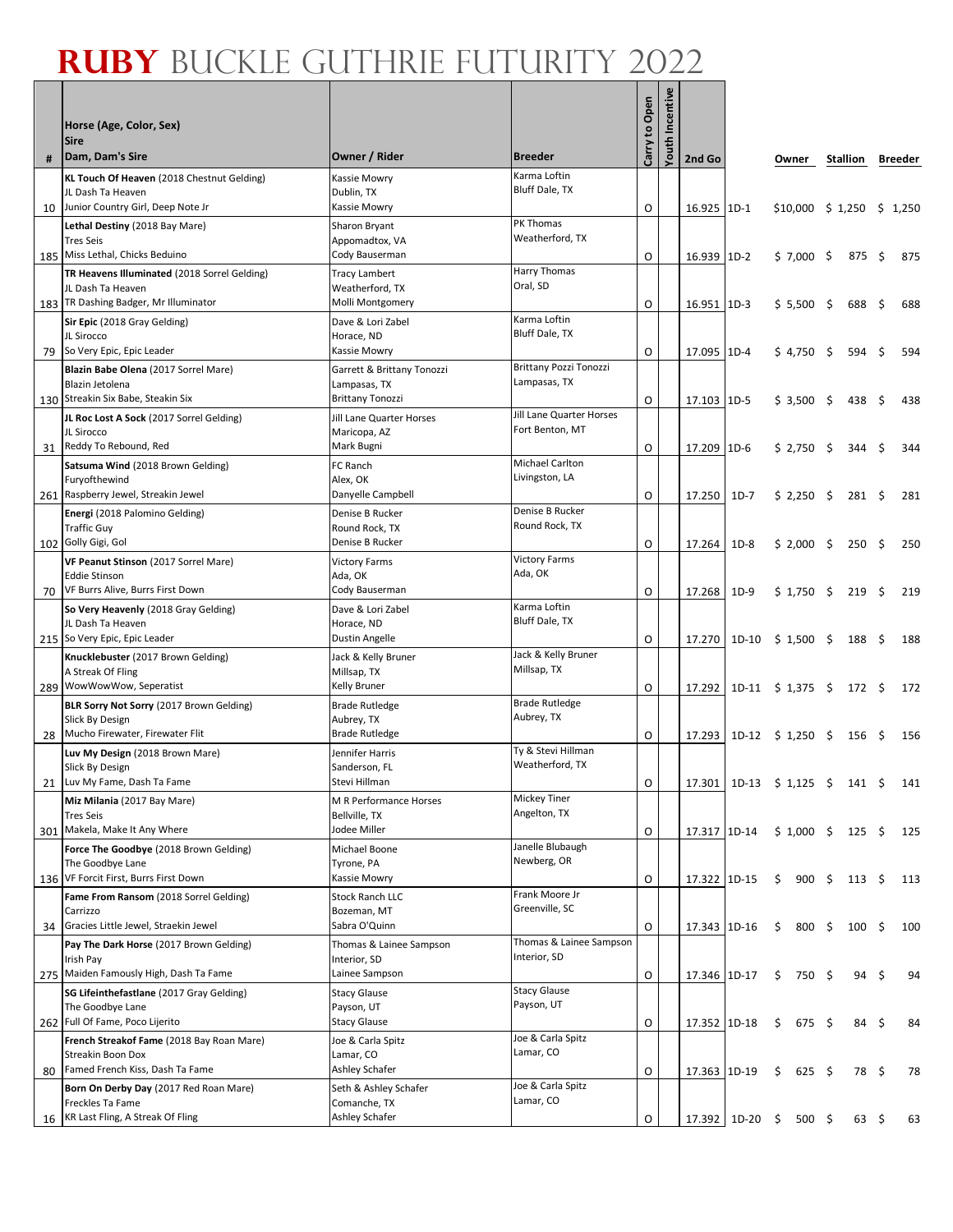| #  | Horse (Age, Color, Sex)<br><b>Sire</b><br>Dam, Dam's Sire           | Owner / Rider                        | <b>Breeder</b>                              | Carry to Open | fouth Incentive | 2nd Go |
|----|---------------------------------------------------------------------|--------------------------------------|---------------------------------------------|---------------|-----------------|--------|
|    | Sirius Inquirys Only (2018 Brown Gelding)                           | Ceri Ward                            | <b>Bob &amp; Darian Burt</b>                |               |                 |        |
|    | Blazin Jetolena                                                     | Wayne, OK                            | West Jordan, UT                             |               |                 |        |
| 90 | DTF Puddin Cake, Dash Ta Fame<br>Karl Lee (2018 Bay Stallion)       | Ceri Ward<br>Hayle Gibson            | Paris Wixon                                 | O             |                 | 17.414 |
|    | Furyofthewind<br>304 Gemma, Teller Cartel                           | Redcrest, CA<br><b>Troy Crumrine</b> | Hope Hull, AL                               | O             |                 |        |
|    | Fury Of Corona (2017 Sorrel Gelding)                                | <b>Shane Davis</b>                   | Keith Renfro                                |               |                 | 17.418 |
|    | Furyofthewind                                                       | Quinlan, TX                          | Portland, TN                                |               |                 |        |
|    | 169 Lil Southern Corona, Corona Leaving You                         | Wendy Hoefer                         | <b>Victory Farms</b>                        | O             |                 | 17.432 |
|    | Moonshyner (2018 Sorrel Gelding)<br><b>Eddie Stinson</b>            | Morgan E. Nay<br>Madison, IN         | Ada, OK                                     |               |                 |        |
|    | 135 Wahini Jet Bug, Ninnekah Bug                                    | John Ressler                         |                                             | O             |                 | 17.434 |
|    | <b>Shakemup Frenchboy</b> (2018 Sorrel Gelding)                     | Scott Duke & Hilary Roberts          | Caitlin Benjamin                            |               |                 |        |
|    | Slick By Design<br>247 Shakemup Frenchgirl, Frenchmans Guy          | Vancleave, MS<br>Ty Marks            | Kansas City, MO                             | O             |                 | 17.457 |
|    | A Blazin Dude (2017 Black Stallion)                                 | Isaac & Britany Diaz                 | <b>Britany Diaz</b>                         |               |                 |        |
|    | Blazin Jetolena                                                     | Desdemona, TX                        | Desdemona, TX                               |               |                 |        |
|    | 290   Dasher Dude, Texas High Dasher                                | <b>Britany Diaz</b>                  |                                             | O             |                 | 17.475 |
|    | Foling Around (2017 Sorrel Gelding)<br><b>Blazin Jetolena</b>       | Anna Pollard<br>Weatherford, TX      | <b>Busby Quarterhose LLC</b><br>Millsap, TX |               |                 |        |
|    | 237   Fols Dream Of Cash, Takin On Thecash                          | Anna Pollard                         |                                             | O             |                 | 17.493 |
|    | HP Feel The Fame (2018 Sorrel Mare)                                 | Ryann Pedone                         | Jason Martin & Charlie                      |               |                 |        |
|    | Feel The Sting                                                      | Sunset, TX                           | Cole<br>Pilot Point, TX                     |               |                 |        |
| 41 | Rods Last Ladybug, Sharp Rodney<br>Duck Duck Dash (2017 Bay Mare)   | Ryann Pedone<br>Randi Merritt        | Randi Merritt                               | O             |                 | 17.497 |
|    | The Red Dasher                                                      | Weatherford, OK                      | Weatherford, OK                             |               |                 |        |
|    | 167 Spooky Oakie Amy, Blue Duck Okie                                | Randi Merritt                        |                                             | O             |                 | 17.498 |
|    | French Dynamite Stik (2017 Sorrel Gelding)<br>Ima Special Kindaguy  | Nick & Lora Nichols<br>Boulder, WY   | Mike Major<br>Bowie, TX                     |               |                 |        |
| 23 | Carol Can Rock, Boonsmal Colonel                                    | Lora Nichols                         |                                             | O             |                 | 17.499 |
|    | VF Quick Release (2018 Sorrel Gelding)                              | Tankersley & Cameron                 | <b>Victory Farms</b>                        |               |                 |        |
|    | Eddie Stinson<br>137 Wheely Quick, The Harder They Fall             | Florseville, TX<br>James Barnes      | Ada, OK                                     |               |                 |        |
|    | M R Im On Fire Guys (2017 Bay Roan Mare)                            | M R Performance Horses               | <b>Stacey Dunn</b>                          | O             |                 | 17.499 |
|    | French Streaktovegas                                                | Bellville, TX                        | San Tan Valley, AZ                          |               |                 |        |
|    | 151 N Fuego, Walk Thru Fire                                         | Jodee Miller                         |                                             | O             |                 | 17.502 |
|    | <b>HP Famous Fiesta</b> (2018 Sorrel Gelding)<br>HP Dash Ta Fiesta  | <b>Ron Ralls</b><br>Gainesville, TX  | Jason Martin & Charlie<br>Cole              |               |                 |        |
|    | 156 Rods Last Ladybug, Sharp Rodney                                 | Ryann Pedone                         | Pilot Point, TX                             | O             |                 | 17.514 |
|    | Vanila Whiskey Fling (2017 Bay Roan Mare)                           | Heather Wilson                       | Heather Wilson                              |               |                 |        |
|    | A Streak Of Fling<br>162 Vanilas Whiskey Girl, Paddys Irish Whiskey | Mountain View, MO<br>Marne Loosenort | Mountain View, MO                           |               |                 |        |
|    | Nopressurenodiamonds (2018 Sorrel Gelding)                          | <b>Craig Brooks</b>                  | <b>Craig Brooks</b>                         | O             |                 | 17.516 |
|    | No Pressure On Me                                                   | Eastanollee, GA                      | Eastanollee, GA                             |               |                 |        |
|    | 148 Heavens Sakes, JL Dash Ta Heaven                                | Craig Brooks                         |                                             | O             |                 | 17.520 |
|    | Fast Flingin Dash (2017 Bay Roan Gelding)<br>A Streak Of Fling      | Dr Steve Hurlbert<br>Weatherford, TX | Dr Steve Hurlbert<br>Weatherford, TX        |               |                 |        |
|    | 222 Dash Ta Suz, Dash Ta Fame                                       | Cheyenne Wimberly                    |                                             | O             |                 | 17.521 |
|    | Dashers French Guy (2017 Palomino Gelding)                          | Robert & Becky Kerr                  | Robert & Becky Kerr                         |               |                 |        |
|    | The Red Dasher<br>245 Assuredly French, Frenchmans Guy              | Carnegie, OK<br>Kim Squires          | Carnegie, OK                                |               |                 |        |
|    | Designedby Starlight (2017 Sorrel Stallion)                         | Paulino Lopez                        | Frank Millstia                              | O             |                 | 17.523 |
|    | Slick By Design                                                     | Brenham, TX                          | Bellville, TX                               |               |                 |        |
|    | 218 Joyce Katz, Grays Stralight                                     | Josianne St-Cyr                      |                                             | O             |                 | 17.534 |
|    | OE Famous Gunslinger (2017 Sorrel Gelding)<br>Fiestas Gotta Gun     | Ashley Harvey<br>Decatur, TX         | Ashley Harvey<br>Decatur, TX                |               |                 |        |
| 1  | For Fame And Bullion, Eddie Stinson                                 | Wyatt Paul                           |                                             | 0             |                 | 17.541 |
|    | <b>Firewaters Fortune (2018 Chestnut Gelding)</b>                   | Mike Stephens                        | Jo & Latricia Duke                          |               |                 |        |
|    | Tres Fortunes                                                       | Covington, LA                        | Three Rivers, TX                            |               |                 |        |
| 48 | Happy To Run Em, Fireaterontherocks                                 | Chris Martin                         |                                             | O             |                 | 17.545 |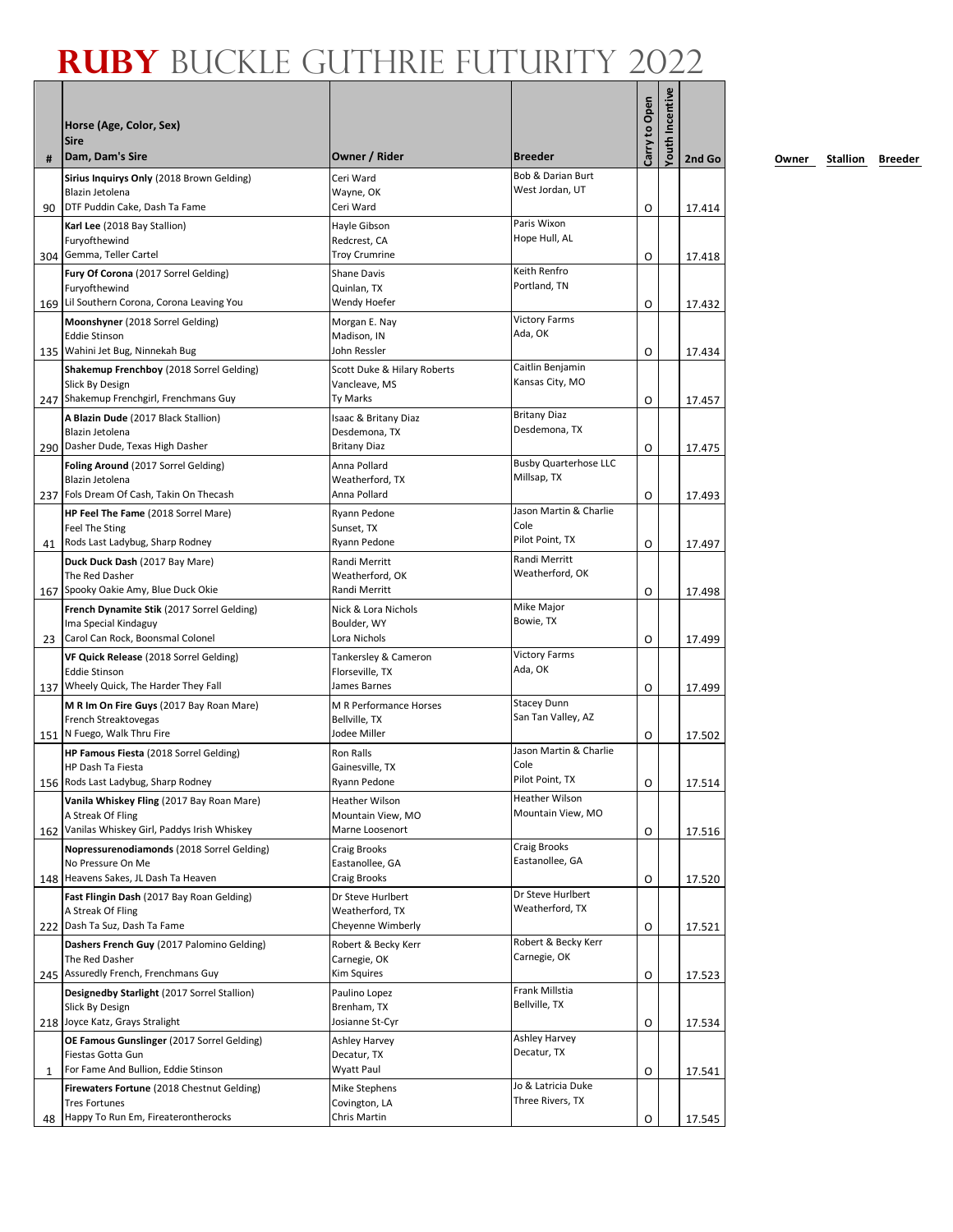|    | Horse (Age, Color, Sex)<br>Sire                                                                            |                                                            |                                               | Carry to Open | Youth Incentive |             |         |
|----|------------------------------------------------------------------------------------------------------------|------------------------------------------------------------|-----------------------------------------------|---------------|-----------------|-------------|---------|
| #  | Dam, Dam's Sire                                                                                            | Owner / Rider                                              | <b>Breeder</b>                                |               |                 | 2nd Go      | Owner   |
|    | Jesstreakinontherez (2018 Sorrel Gelding)<br>French Streakin Jess<br>295 Molly Missing Spots, Western Bugs | Jeff Makovy<br>Purcell, OK<br>Kendal Makovy                | D'Ann & Carl Gehlsen<br>Mission, SD           | Ο             |                 | 17.554      |         |
|    | Packin Ta Fly Bye Ya (2018 Bay Roan Mare)                                                                  | Julie Erkamaa                                              | Julie Erkamaa                                 |               |                 |             |         |
|    | French Streakin Jess<br>165 Packin Ta Fame, Dash Ta Fame                                                   | East Troy, WI<br>Shawn Varpness                            | East Troy, WI                                 | 0             |                 | 17.561      |         |
|    | Blingolena (2018 Sorrel Gelding)<br>Blazin Jetolena<br>200 Dash Of Bling, Dash Ta Fame                     | Erica Patterson<br>Wiliamson, GA<br><b>Brett Monroe</b>    | <b>Busby Quarterhose LLC</b><br>Millsap, TX   | Ο             |                 | 17.568      |         |
|    | Cheyenne Cricket (2017 Sorrel Mare)<br><b>Eddie Stinson</b><br>274 Cheyenne French Girl, Dash For Perks    | Newcomb Cattle Co<br>Elk City, OK<br>Jordan Kircher        | Louise Kendall<br>Cheyenne, OK                |               |                 |             |         |
|    | The Silk Streaker* (2017 Bay Roan Stallion)<br>A Streak Of Fling                                           | Drue & Kelsey Knight/S-Heart<br>Investments LLC Willow, OK | Heath Boucher<br>Galion, OH                   | Ο             |                 | 17.570      |         |
| 73 | Famous Silk Panties, Dash Ta Fame                                                                          | Kelsey Knight                                              |                                               | Ο             |                 | 17.578      |         |
|    | RDC Seisshotsoffame* (2017 Bay Stallion)<br><b>Tres Seis</b>                                               | <b>Curtis Collier</b><br>Hempstead, TX                     | <b>Erin Goings</b><br>Kaplan, LA              |               |                 |             |         |
|    | 179 Fames Magic, Dash Ta Fame                                                                              | Kelsey Treharne                                            | Jud Little                                    | 0             |                 | 17.580      |         |
| 20 | Highway Ta Heaven (2018 Bay Gelding)<br>JL Dash Ta Heaven<br>This Lady Famous, Plenty Ta Fame              | Joseph Sistare<br>Lancaster, SC<br>Joseph Sistare          | Ardmore, OK                                   | 0             |                 | 17.584      |         |
|    | Streakers Cartel (2018 Bay Roan Mare)<br>A Streak Of Fling<br>315 Queen Fa Tima, Dash Ta Fame              | Fred Lenertz<br>St. Paul, MN<br>Nicole Ratkowski           | Lisa Fulton<br>Valentine, NE                  | O             |                 | 17.594      |         |
|    | Slick Swingin (2017 Sorrel Gelding)<br>Slick By Design                                                     | Ashley Harvey<br>Decatur, TX                               | Pete Oen<br>Maysville, OK                     |               |                 |             |         |
|    | 174 Hip Swingin Gypsy, Fireaterontherocks                                                                  | Benjamin Beall                                             |                                               | 0             |                 | 17.598      |         |
|    | Sheza French Streak (2018 Sorrel Mare)                                                                     | Josey Armstrong                                            | Josey Armstrong<br>Huntington, TX             |               |                 |             |         |
|    | French Streaktovegas<br>123 Jazzy Quixote Babe, Quixote Mac                                                | Huntington, TX<br>DaCota Monk                              |                                               | Ο             |                 | 17.599      |         |
|    | Heretorocknstreak (2017 Blue Roan Mare)<br>A Streak Of Fling                                               | <b>Charles Bates</b><br>Loomis, CA                         | <b>Charles Bates</b><br>Loomis, CA            |               |                 |             |         |
|    | 307 MP Credit The Rock, MP Rock The Creek                                                                  | Mckinlee Kellett                                           |                                               | O             |                 | 17.604      |         |
|    | Easter Foose (2017 Sorrel Mare)<br>Foose<br>166 BF Jesses Girl, Feature Mr Jess                            | Gem Equine LLC<br>Payson, UT<br>Afton McCourt              | Jay D. Deveraux<br>American Fork, UT          | Ο             |                 | 17.618      |         |
|    | MJR Pressures Abby (2018 Sorrel Mare)<br>No Pressure On Me                                                 | <b>Brett Monroe</b><br>Gay, GA                             | <b>Jack E Reeves</b><br>Weatherford, TX       |               |                 |             |         |
|    | 258 Jackie Four, Pepper Jack Fritz                                                                         | <b>Brett Monroe</b>                                        |                                               | O             |                 | 17.644      |         |
|    | Magnolias On Fire (2017 Sorrel Mare)<br>Be A Magnolia Runner<br>127 Firewater Fetish, Firewater Flit       | Laura Maddie<br>Polk City, FL<br>Nicole Monroe             | <b>Brittany Pozzi Tonozzi</b><br>Lampasas, TX | O             |                 | 17.650      |         |
|    | Royal Traffic Train (2018 Bay Gelding)<br><b>Traffic Guy</b>                                               | <b>Rylie Edens</b><br>Hillsboro, TX                        | Troy & Jamie Ashford<br>Lott, TX              |               |                 |             |         |
|    | 74 Dashing Performance, Royal Quick Dash                                                                   | Janna Brown                                                |                                               | О             |                 | 17.665      |         |
|    | Stolen (2018 Sorrel Gelding)<br>Stoli                                                                      | Heidi Scherr-Archer<br>Pittsview, AL                       | Chad Hart<br>Royston, GA                      |               |                 |             |         |
|    | 187 Allies Cashin In, Tres Seis<br>Maybe Im Famous (2017 Palomino Gelding)                                 | Rylee Elliott-Howell<br>Megan Hespen                       | Megan Hespen                                  | Ο             |                 | 17.666      |         |
|    | Aint Seen Nothin Yet<br>280 Kicker Koko Dell, Goal Kicker                                                  | Gillette, WY<br>Megan Hespen                               | Gillette, WY                                  | 0             |                 | 17.666      |         |
|    | So Blazin Slick (2018 Sorrel Gelding)<br>Slick By Design                                                   | Larry & Denice Bledsoe<br>Homer, NE                        | Rachelle Smith Mose<br>Bend, OR               |               |                 |             |         |
|    | 124 Blazin Rockstar, Blazin Jetolena                                                                       | <b>Tyler Crosby</b>                                        |                                               | Ο             |                 | 17.671      |         |
| 29 | War Baby (2017 Bay Mare)<br>Blazin Jetolena<br>Spin Me Rite Round, Royal Shake Em                          | Jaime Hinton<br>Wittman, AZ<br>Jaime Hinton                | Kailey Dement<br>Oak Grove, LA                | Ο             |                 | 17.682 2D-1 | \$5,400 |
|    | Coats Dashen Cartel (2018 Black Gelding)<br>Five Bar Cartel                                                | Larry Coats<br>San Angelo, TX                              | Larry Coats<br>San Angelo, TX                 |               |                 |             |         |
|    | 254 Dashin Firewater Te, Fierwater Flit                                                                    | Kay Blandford                                              |                                               | O             |                 | 17.684 2D-2 | \$3,600 |

**2nd Go Owner Stallion Breeder**

 $$675 \$675$ 

 $$450 \$450$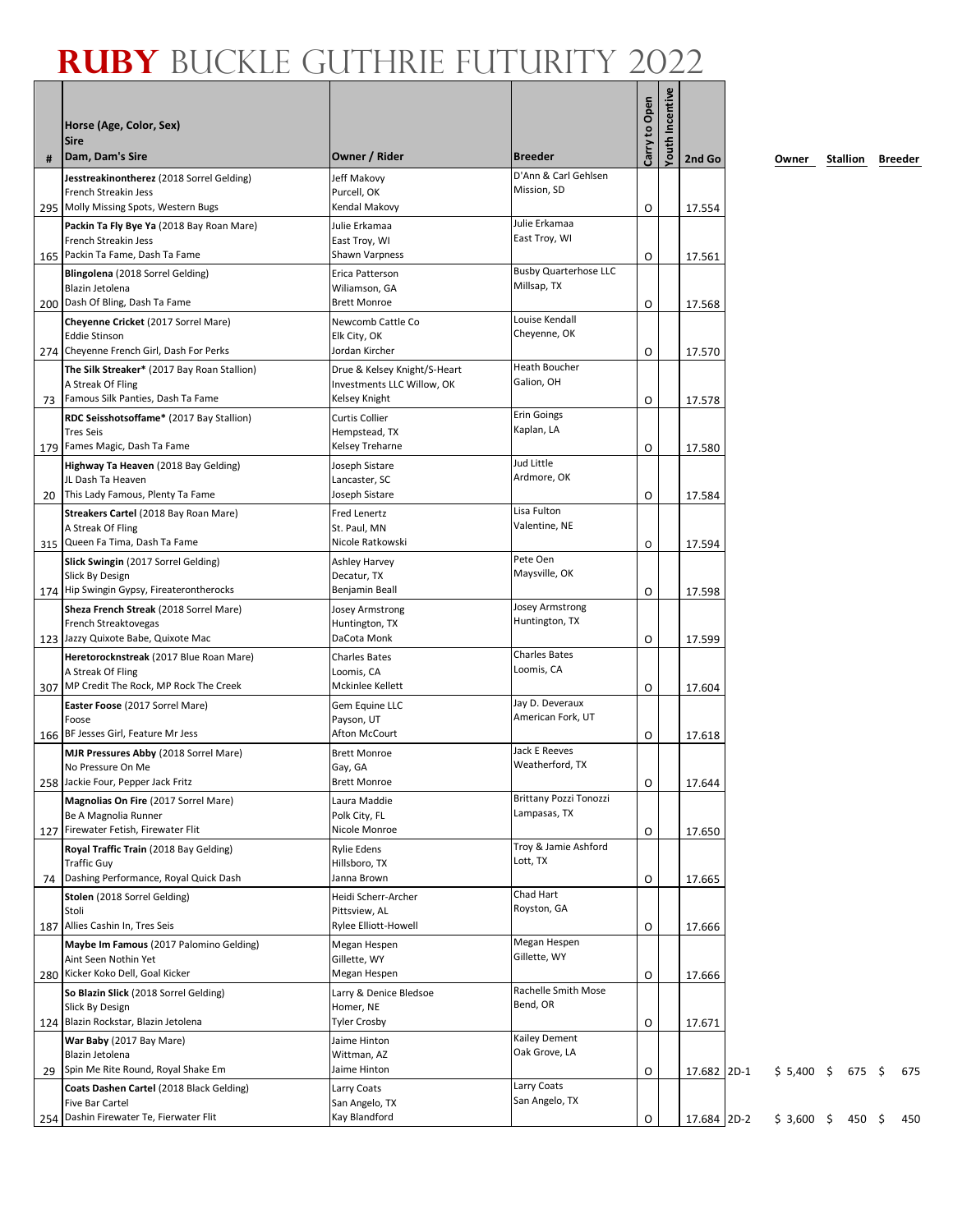٦

Г

|    | Horse (Age, Color, Sex)<br><b>Sire</b>                                                |                                           |                                         | Carry to Open | Incentive |             |                    |             |      |               |     |         |
|----|---------------------------------------------------------------------------------------|-------------------------------------------|-----------------------------------------|---------------|-----------|-------------|--------------------|-------------|------|---------------|-----|---------|
| #  | Dam, Dam's Sire                                                                       | Owner / Rider                             | <b>Breeder</b>                          |               | Youth     | 2nd Go      |                    | Owner       |      | Stallion      |     | Breeder |
|    | Sweet Kandy Kiss (2017 Chestnut Mare)                                                 | Karen Aaron                               | Teresa Melvin                           |               |           |             |                    |             |      |               |     |         |
|    | The Kandyman<br>228 Frenchmans Azalea, Frenchmans Guy                                 | Canton, GA<br>Hallie Hanssen              | Hermosa, SD                             | O             |           |             |                    |             |      |               |     | 293     |
|    | Bobby Bouchette (2018 Brown Gelding)                                                  | Scott Duke & Hilary Roberts               | Copper Spring Ranch                     |               |           | 17.690 2D-3 |                    | \$2,340     | - \$ | 293           | \$  |         |
|    | Furyofthewind                                                                         | Vancleave, MS                             | Tularosa, NM                            |               |           |             |                    |             |      |               |     |         |
|    | 184 Startini, Stoli                                                                   | Morgan Anderson                           |                                         | O             |           | 17.702 2D-4 |                    | $$1,800$ \$ |      | 225           | \$  | 225     |
|    | The Goodbye Road (2017 Gray Mare)<br>The Goodbye Lane                                 | <b>Bobbie Jo Miller</b><br>Menoken, ND    | Witt Hill<br>Spanish Fork, UT           |               |           |             |                    |             |      |               |     |         |
|    | 131 Road To Rubies, Society Road                                                      | Sara Cheeney                              |                                         | O             |           | 17.710 2D-5 |                    | $$1,260$ \$ |      | 158           | \$  | 158     |
|    | VF Brava Stinson (2018 Sorrel Mare)                                                   | <b>Addie Davis</b>                        | <b>Victory Farms</b>                    |               |           |             |                    |             |      |               |     |         |
| 50 | <b>Eddie Stinson</b><br>Brava Brava, Corona Cartel                                    | Canyon, TX<br>Addie Davis                 | Ada, OK                                 | O             |           | 17.712 2D-6 |                    | \$1,080     | - \$ | 135           | \$  | 135     |
|    | Jaynee (2017 Bay Mare)                                                                | Lee Pedone & Andrea Cline                 | Dena Raven                              |               |           |             |                    |             |      |               |     |         |
|    | The Goodbye Lane                                                                      | Springtown, TX                            | Payson, UT                              |               |           |             |                    |             |      |               |     |         |
|    | 211 Misty Night Moves, Counter Move                                                   | Andrea Cline                              | Melinda Raasch                          | O             |           | 17.713 2D-7 |                    | \$<br>900   | - \$ | $113 \quad 5$ |     | 113     |
|    | Hez One Slick Fling (2017 Sorrel Gelding)<br>A Streak Of Fling                        | Melinda Raasch<br>Excelsior Springs, MO   | Excelsior Springs, MO                   |               |           |             |                    |             |      |               |     |         |
|    | 293 Shez One Slick Angel, RC Slick Jack McCue                                         | Morgan Anderson                           |                                         | O             |           | 17.715 2D-8 |                    | \$<br>720   | - \$ | 90            | -\$ | 90      |
|    | ArtsRosyStreakNVegas (2018 Red Roan Mare)                                             | Cindy & Arthur Todd                       | Cindy & Arthur Todd                     |               |           |             |                    |             |      |               |     |         |
|    | French Streaktovegas<br>19 Sign In First, First Wrangler                              | Marshall, TX<br>Micah Sebranke            | Marshall, TX                            | O             |           | 17.723 2D-9 |                    | \$<br>540   | - \$ | 68            | \$  | 68      |
|    | Steel Famous (2018 Black Gelding)                                                     | Courtney Hallam                           | <b>Brittany Pozzi Tonozzi</b>           |               |           |             |                    |             |      |               |     |         |
|    | Carrizzo                                                                              | Lampasas, TX                              | Lampasas, TX                            |               |           |             |                    |             |      |               |     |         |
|    | 109 Steele Magnolias, Magnolia Bar Jet                                                | Courtney Hallam                           | Isaac & Britany Diaz                    | O             |           |             | 17.726 2D-10/11 \$ | 360         | - \$ | 45            | S   | 45      |
|    | Dudes Spring Fling (2017 Bay Roan Gelding)<br>A Streak Of Fling                       | Isaac & Britany Diaz<br>Desdemona, TX     | Desedemona, TX                          |               |           |             |                    |             |      |               |     |         |
|    | 316 Dasher Dude, Texas High Dasher                                                    | <b>Britany Diaz</b>                       |                                         | O             |           |             | 17.726 2D-10/11 \$ | $360 \div$  |      | 45            | S   | 45      |
|    | I Dont Kare (2017 Brown Mare)                                                         | <b>Bailey Gifford</b>                     | <b>Blanchet Farms</b>                   |               |           |             |                    |             |      |               |     |         |
|    | Triple Vodka<br>238 Sugar Shine Magic, First To Shine                                 | Lipan, TX<br>Kelsey Treharne              | Ville Platte, LA                        | O             |           | 17.739      |                    |             |      |               |     |         |
|    | TC Same As Fame (2018 Bay Mare)                                                       | Joel & Kello Jo Hillmann                  | <b>Tiffany Cooper</b>                   |               |           |             |                    |             |      |               |     |         |
|    | JL Sirocco                                                                            | Cokato, MN                                | Marshfield, MO                          |               |           |             |                    |             |      |               |     |         |
|    | 300 IL Volo, Power Storm                                                              | Heidi Gunderson                           | <b>Holly Stormont</b>                   | O             |           | 17.744      |                    |             |      |               |     |         |
|    | Nita Repete (2018 Sorrel Gelding)<br>Repete Offender                                  | <b>Holly Stormont</b><br>Collinsville, TX | Collinsville, TX                        |               |           |             |                    |             |      |               |     |         |
| 88 | Peppy San O Nita, EG Olie Nita                                                        | <b>Holly Stormont</b>                     |                                         | O             |           | 17.746      |                    |             |      |               |     |         |
|    | <b>Streakin In The Wind (2017 Sorrel Mare)</b>                                        | Aubrey Smith                              | M3 Performance Horses<br>Uvalde, TX     |               |           |             |                    |             |      |               |     |         |
|    | Furyofthewind<br>99 Scrumptiously, Streakin La Jolla                                  | Binghamton, NY<br>Lexi Peaden             |                                         | $\circ$       |           | 17.746      |                    |             |      |               |     |         |
|    | Trik Or Treat (2017 Bay Mare)                                                         | Lee & Hallie Hanssen                      | Lee & Hallie Hanssen                    |               |           |             |                    |             |      |               |     |         |
|    | The Kandyman                                                                          | Hermosa, SD                               | Hermosa, SD                             |               |           |             |                    |             |      |               |     |         |
|    | 285 Frenchies Cash Cutie, Frenchmans Guy<br>Proud Easy N Famous (2018 Sorrel Gelding) | Hallie Hanssen<br>Darlene Barlow          | Darlene Barlow                          | O             |           | 17.746      |                    |             |      |               |     |         |
|    | A Streak Of Fling                                                                     | Brunswick, GA                             | Brunswick, GA                           |               |           |             |                    |             |      |               |     |         |
| 4  | Long Shot Ta Fame, JB Ta Be Famous                                                    | <b>Taylor Carver</b>                      |                                         | 0             |           | 17.754      |                    |             |      |               |     |         |
|    | Bran Nu Dae (2018 Bay Mare)<br>Freighttrain B                                         | Alona James<br>Ada, OK                    | Alona James<br>Ada, OK                  |               |           |             |                    |             |      |               |     |         |
|    | 210 Thedashingattitude, Streak and Dash                                               | Alona James                               |                                         | O             |           | 17.756      |                    |             |      |               |     |         |
|    | Lady Tres Alive (2017 Chestnut Mare)                                                  | Chelsea Makloski-Cohorn                   | Chelsea Makloski-Cohorn                 |               |           |             |                    |             |      |               |     |         |
|    | <b>Tres Fortunes</b><br>176 Tamarac Tillie, Sir Austin Duncan                         | Whitesboro, TX<br>Janelle Paul            | Whitesboro, TX                          |               |           |             |                    |             |      |               |     |         |
|    | Lets Rock and Roll (2017 Sorrel Mare)                                                 | Kim Kerr Squires                          | Jud Little                              | O             |           | 17.761      |                    |             |      |               |     |         |
|    | JL Dash Ta Heaven                                                                     | Carnegie, OK                              | Ardmore, OK                             |               |           |             |                    |             |      |               |     |         |
|    | 182 Rockin The Cash, Bugemforcash                                                     | Kim Squires                               |                                         | O             |           | 17.766      |                    |             |      |               |     |         |
|    | Liarliar Sox On Fire (2018 Sorrel Mare)<br><b>BHR Frenchies Socks</b>                 | Isabella Quarter Horses<br>Victoria, TX   | Isabella Quarter Horses<br>Victoria, TX |               |           |             |                    |             |      |               |     |         |
| 24 | T K Twirl, Tres Seis                                                                  | Hallie Hanssen                            |                                         | O             |           | 17.768      |                    |             |      |               |     |         |
|    | Frenchmans Wowzer (2018 Sorrel Stallion)                                              | Russell Welch                             | John P & Elizabeth Hollman              |               |           |             |                    |             |      |               |     |         |
|    | <b>Bigtime Favorite</b><br>213 See You In Vegas, Frenchmans Guy                       | Gladewater, TX<br>Christi Durfey          | Hot Springs, SD                         | O             |           | 17.770      |                    |             |      |               |     |         |
|    |                                                                                       |                                           |                                         |               |           |             |                    |             |      |               |     |         |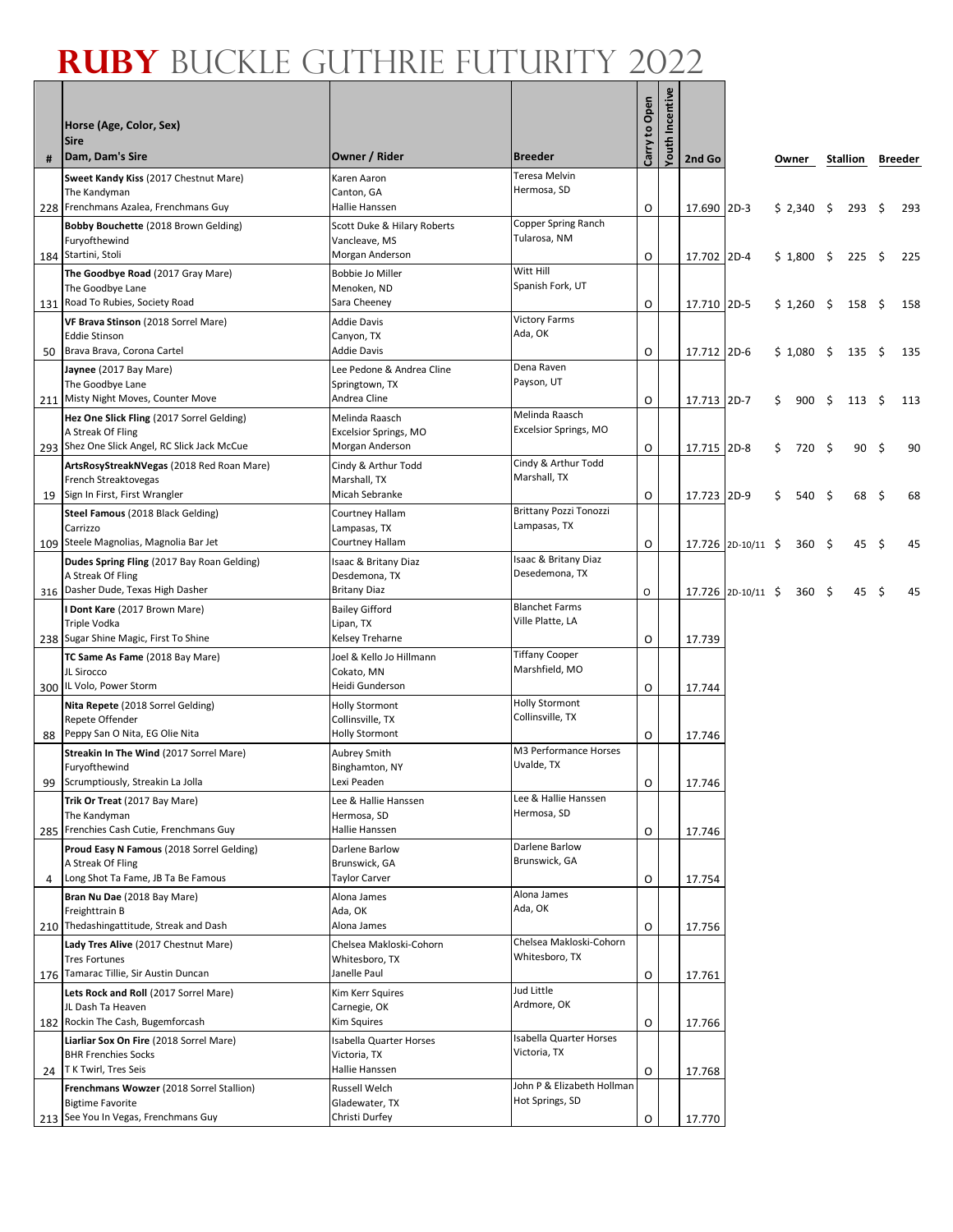| #   | Horse (Age, Color, Sex)<br><b>Sire</b><br>Dam, Dam's Sire      | Owner / Rider                               | <b>Breeder</b>                       | Carry to Open | fouth Incentive | 2nd Go |
|-----|----------------------------------------------------------------|---------------------------------------------|--------------------------------------|---------------|-----------------|--------|
|     | Lucklustandpixiedust (2017 Palomino Mare)                      | Cristina Thompson                           | Nichole R Floyd                      |               |                 |        |
|     | Dashin Dynamo                                                  | Heath, OH                                   | Anderson, TX                         |               |                 |        |
| 3   | Crownroyalgoldlabel, Crown Royal Frenchman                     | DaCota Monk                                 |                                      | O             |                 | 17.776 |
|     | Ima Movida (2017 Sorrel Mare)<br>JL Dash Ta Heaven             | Jody & Tracy Henderson<br>Alvarado, TX      | Justin Briggs<br>Chilton, TX         |               |                 |        |
|     | 214 Guys Movida Jet, Frenchmans Guy                            | Ryann Pedone                                |                                      | O             |                 | 17.777 |
|     | Guys Play Gun (2018 Buckskin Gelding)                          | Samantha Matthews                           | Samantha Matthews                    |               |                 |        |
|     | <b>Traffic Guy</b>                                             | Wynne, AR                                   | Wynne, AR                            |               |                 |        |
|     | 141 Runaway Play Gun, Sir Runaway Dash                         | Janna Brown                                 | James Bramlett                       | O             |                 | 17.790 |
|     | Flash Ta Heaven (2017 Sorrel Gelding)<br>Hooked On Run         | Shelby Oglesby<br>Vernon, TX                | Springer, OK                         |               |                 |        |
|     | 283 Ease Into Heaven, JL Dash Ta Heaven                        | Shelby Oglesby                              |                                      | O             |                 | 17.795 |
|     | Knailed It (2017 Gray Mare)                                    | Kaylyn Smith                                | Kaylyn Smith                         |               |                 |        |
|     | Repete Offender<br>160 Classic Royal Star, A Classic Dash      | Millsap, TX<br>Kaylyn Smith                 | Millsap, TX                          | O             |                 | 17.800 |
|     | Sheza Smooth Gal (2017 Bay Mare)                               | Mataya Eklund                               | Sandy & Jerry Harms                  |               |                 |        |
|     | A Smooth Guy                                                   | Durant, OK                                  | Valentine, NE                        |               |                 |        |
|     | 272 Sheza Dr Kirk, Dr Kirk                                     | Mataya Eklund                               |                                      |               |                 | 17.800 |
|     | Smooth Cashanova (2017 Buckskin Gelding)                       | <b>Stacy Dysart</b>                         | <b>Stacy Dysart</b><br>Elizabeth, CO |               |                 |        |
|     | A Smooth Guy<br>269 GG Wildwood, Hollywoodbobs Summer          | Elizabeth, CO<br>Kayla Jones                |                                      | O             |                 | 17.807 |
|     | Heavenly Traffic (2018 Palomino Mare)                          | Kyle & Deda Potter                          | Kyle & Deda Potter                   |               |                 |        |
|     | <b>Traffic Guy</b>                                             | Moody, TX                                   | Moody, TX                            |               |                 |        |
| 35  | Itty Bitta Heaven, JL Dash Ta Heaven                           | Nicole Laurence                             |                                      | O             |                 | 17.809 |
|     | SM So Ready Eddy (2018 Bay Gelding)<br><b>Eddie Stinson</b>    | Larry Reynolds<br>Byhalia, MS               | <b>Shelley Muse</b><br>Sallisaw, OK  |               |                 |        |
| 59  | Nikis Cleat, Dashing Clete                                     | Ryan Reynolds                               |                                      | O             |                 | 17.812 |
|     | Six Moon Pete (2018 Sorrel Gelding)                            | Louis Paradis                               | Traci & Kevin Macdonald              |               |                 |        |
|     | Repete Offender                                                | Thetford Mines, QC                          | Erskine, AB                          |               |                 |        |
| 57  | Sierras Six Moon, Marthas Six Moons                            | Louis Paradis                               | Kris Copenhaver                      | O             |                 | 17.815 |
|     | KC Aint She Smashin (2017 Sorrel Mare)<br>Aint Seen Nothin Yet | Kris Copenhaver<br>St James, MO             | St James, MO                         |               |                 |        |
|     | 164 Smashin For Cash, Moore Easily Smashed                     | Kayla Copenhaver                            |                                      | O             |                 | 17.819 |
|     | DLC Sweet Lil Design (2018 Black Mare)                         | Driver Land & Cattle Co LLC                 | Driver Land & Cattle Co LLC          |               |                 |        |
|     | Slick By Design<br>126 Chance At Fame, Dash Ta Fame            | Garden City, TX<br><b>Hallie Hanssen</b>    | Garden City, TX                      |               |                 |        |
|     | Smooth Money Raider (2017 Buckskin Mare)                       | Roger & Margaret Jones                      | Roger & Margaret Jones               | O             |                 | 17.831 |
|     | A Smooth Guy                                                   | Farson, WY                                  | Farson, WY                           |               |                 |        |
|     | 260 Rare Red Raider, On The Money Red                          | Margaret Jones                              |                                      | 0             |                 | 17.831 |
|     | Famous Epic Hayday (2018 Sorrel Gelding)                       | Scamper Cole                                | Dusta Lee Kimzey<br>Strong City, OK  |               |                 |        |
| 36  | Epic Leader<br>Fame N Dinero, PC Frenchmans Hayday             | Granbury, TX<br>Scamper Cole                |                                      | O             |                 | 17.844 |
|     | This Guy JoMama (2018 Palomino Gelding)                        | Clint Vanvolkenburgh                        | Clint Vanvolkenburgh                 |               |                 |        |
|     | <b>Traffic Guy</b>                                             | Aurora, IN                                  | Aurora, IN                           |               |                 |        |
|     | 294 Famous Jo, Famous Jr                                       | Clint Vanvolkenburgh                        | M R Performance Horses               | O             |                 | 17.847 |
|     | M R Billie The Kid (2018 Sorrel Mare)<br>French Streaktovegas  | M R Performance Horses<br>Bellville, TX     | Bellville, TX                        |               |                 |        |
| 105 | JL Sweet Fame, Dash Ta Fame                                    | Jodee Miller                                |                                      | 0             |                 | 17.848 |
|     | JK Rozieanna (2018 Gray Mare)                                  | Larry & Denice Bledsoe                      | Johnny Kight                         |               |                 |        |
|     | Carrizzo<br>JK Reckless Rose, Docs Gettin Reckless             | Homer, NE                                   | Hazlehurst, GA                       |               |                 |        |
| 62  | Sounds Like Fiesta (2018 Sorrel Mare)                          | <b>Tyler Crosby</b><br>Clint Vanvolkenburgh | Wilma & Ryan Coy                     | O             |                 | 17.854 |
|     | HP Dash Ta Fiesta                                              | Aurora, IN                                  | Purcell, OK                          |               |                 |        |
| 85  | Sounds Like French, Frenchmans Guy                             | <b>Emilie Veillette</b>                     |                                      | O             |                 | 17.854 |
|     | Ms Shawnee Corona (2017 Brown Mare)                            | Audra Masterson                             | Monica McClung<br>May, OK            |               |                 |        |
| 25  | Shawne Bug Leo<br>Ms Corona Jet, Corona Cartel                 | Purcell, OK<br>Audra Masterson              |                                      | O             |                 | 17.862 |
|     | Ms Smoothie (2017 Sorrel Mare)                                 | Drue & Kelsey Knight                        | Drue & Kelsey Knight                 |               |                 |        |
|     | A Smooth Guy                                                   | Willow, OK                                  | Willow, OK                           |               |                 |        |
| 11  | Less Cash More Dash, Cash Not Credit                           | Kelsey Knight                               |                                      | O             |                 | 17.864 |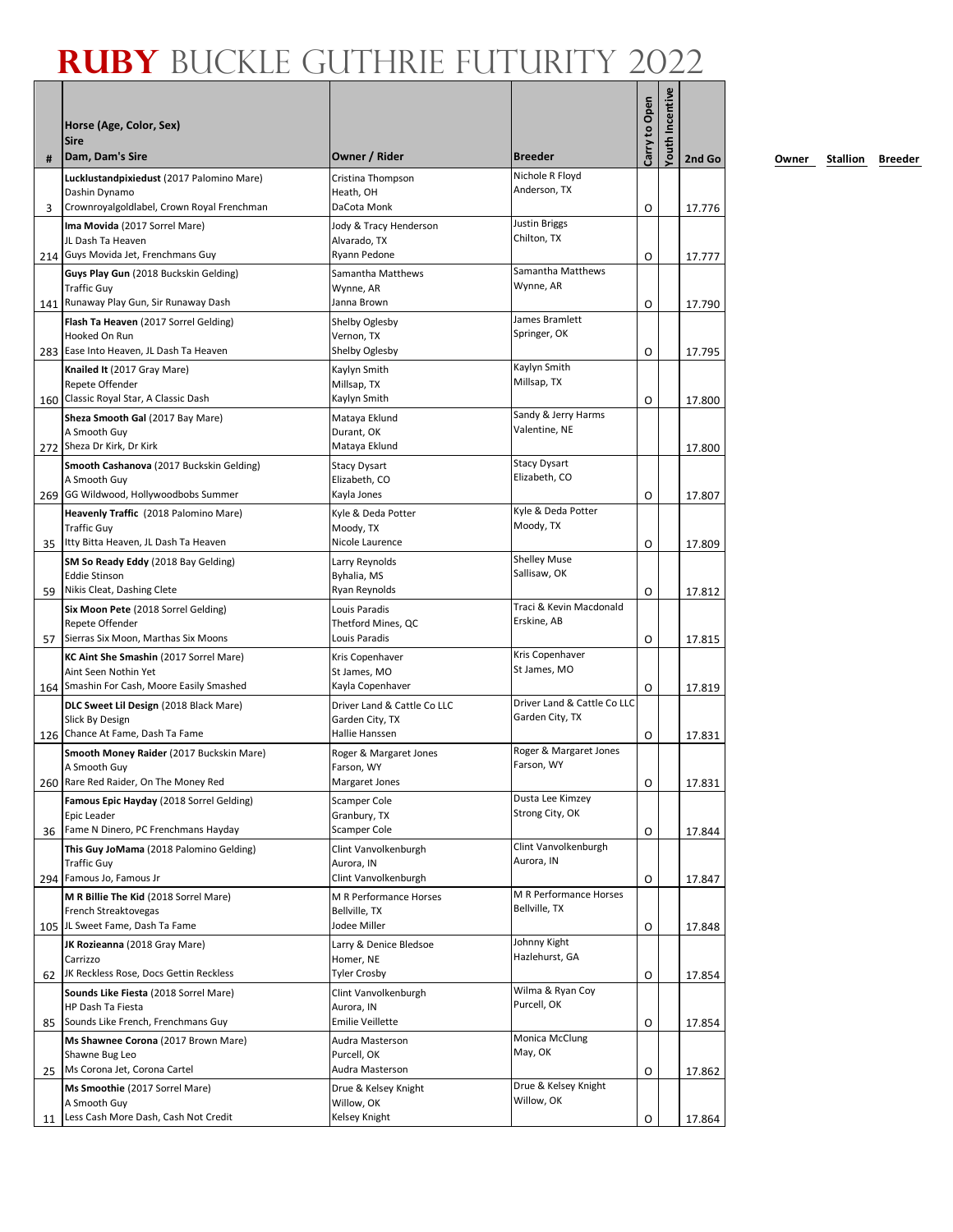| #  | Horse (Age, Color, Sex)<br><b>Sire</b><br>Dam, Dam's Sire               | Owner / Rider                         | <b>Breeder</b>                     | Carry to Open | fouth Incentive | 2nd Go |
|----|-------------------------------------------------------------------------|---------------------------------------|------------------------------------|---------------|-----------------|--------|
|    | M R BehindBarsNVegas (2018 Gray Mare)                                   | M R Performance Horses                | M R Performance Horses             |               |                 |        |
|    | French Streaktovegas                                                    | Bellville, TX                         | Bellville, TX                      |               |                 |        |
| 54 | Minnie Nick Bar, Dr Nick Bar                                            | Jodee Miller                          |                                    | O             |                 | 17.866 |
|    | DMR Im Kinda Special (2018 Sorrel Mare)<br>Ima Special Kindaguy         | Skye Miller<br>Riley, OR              | Mick & Kelsie Miller<br>Riley, OR  |               |                 |        |
| 45 | A Short Night, Short Oak                                                | Skye Miller                           |                                    | O             |                 | 17.869 |
|    | Guyz Royal Keepsake (2017 Buckskin Mare)                                | Neil & Jody Wanless                   | Bill & Debbie Myers                |               |                 |        |
|    | Frenchmans Guy                                                          | Vale, SD                              | St Onge, SD                        |               |                 |        |
| 69 | Dear Shakey, Royal Shake Em                                             | Hallie Hanssen                        |                                    | O             |                 | 17.886 |
|    | <b>Coronas N Cards (2017 Brown Gelding)</b><br>Corona Cartel            | Setting Sun Ranch<br>Nephi, UT        | Darling Farms/Jaime H<br>Gomez     |               |                 |        |
| 7  | Docs Card, Seperatist                                                   | Hailey Humphrey                       | Lamont, OK                         | O             |                 | 17.889 |
|    | Sheza Blonde Secret (2017 Dun Mare)                                     | <b>Marcus McCrary</b>                 | Shawn McConnell                    |               |                 |        |
|    | Hez Our Secret                                                          | Fort Worth, TX                        | Hereford, TX                       |               |                 |        |
|    | 306 Dudeshollywoodblonde, Hollywood Heat                                | Maylee McCrary                        |                                    | O             | Υ               | 17.889 |
|    | Leavingmysocksbehind (2017 Sorrel Mare)                                 | Kevin Tannehill                       | <b>Kevin Tannehill</b><br>Alva, FL |               |                 |        |
|    | <b>BHR Frenchies Socks</b><br>220 AFC Paint Me Pretty, Leaving Memories | Alva, FL<br>Meghann Daniel            |                                    | O             |                 | 17.893 |
|    | Famous Friday Design (2018 Brown Mare)                                  | Charlie Maass                         | Rick & Leah Karkula                |               |                 |        |
|    | Slick By Design                                                         | Giddings, TX                          | Sanger, CA                         |               |                 |        |
|    | 104 Dash Of Pixie Dust, Dash Ta Fame                                    | Charlie Maass                         |                                    | O             |                 | 17.901 |
|    | Pressure Chex (2017 Sorrel Gelding)                                     | C.D. Giacobone                        | <b>Jack E Reeves</b>               |               |                 |        |
| 91 | No Pressure On Me<br>Jackie Four, Pepper Jack Fritz                     | Beach Island, SC<br>David Stockton    | Weatherford, TX                    | O             |                 | 17.908 |
|    | MJ Swift Lane (2017 Chestnut Mare)                                      | Mark & Linda Jarvis                   | Mark & Linda Jarvis                |               |                 |        |
|    | The Goodbye Lane                                                        | Spanish Fork, UT                      | Spanish Fork, UT                   |               |                 |        |
|    | 299 Nitas Fame, Dash Ta Fame                                            | Marcie Wilson                         |                                    | O             |                 | 17.909 |
|    | JJ Blazzin Carrizzo (2018 Sorrel Gelding)                               | <b>Dorminy Plantation</b>             | Jerry Tatham                       |               |                 |        |
|    | Carrizzo<br>271 JJ Etched N Stone, Sticks An Stones                     | Fitzgerald, GA<br>Chelsea Bartlett    | Pendleton, SC                      |               |                 |        |
|    | MJ Pearl Lane (2017 Chestnut Mare)                                      | Mark & Linda Jarvis                   | Mark & Linda Jarvis                | O             |                 | 17.913 |
|    | The Goodbye Lane                                                        | Spanish Fork, UT                      | Spanish Fork, UT                   |               |                 |        |
|    | 241 Jessie James Agent, Jesse James Jr                                  | Marcie Wilson                         |                                    | O             |                 | 17.931 |
|    | Tres Of Phoebe (2018 Sorrel Mare)                                       | Kelly Lear-Mancinelli                 | Wallace Johnson                    |               |                 |        |
|    | <b>Tres Seis</b><br>Runawayheart, First Down Dash                       | Cleburne, TX<br>Kelly Lear-Mancinelli | Kekaha, HI                         |               |                 |        |
| 95 | <b>NNN Firewater</b> (2018 Sorrel Gelding)                              | Kaitlin Menzel                        | Cherri P Sims                      | O             |                 | 17.933 |
|    | <b>NNN Firewater Alive</b>                                              | Sun Prairie, WI                       | Hiram, GA                          |               |                 |        |
|    | 270 CC Que Cat, Stormy CC                                               | Ryann Pedone                          |                                    | O             |                 | 17.935 |
|    | Traffic Hickory Jack (2018 Bay Gelding)                                 | Lauren Plott                          | Dan & Sandy Rogers                 |               |                 |        |
|    | <b>Traffic Guy</b><br>Freckles Little Bell, Freckles Hickory            | Simpsonville, SC<br>Lauren Plott      | Weatherford, TX                    |               |                 |        |
| 37 | Firewaterinmysocks (2018 Sorrel Mare)                                   | <b>Teresa Comer</b>                   | Kaley Wilkerson                    | O             |                 | 17.938 |
|    | <b>BHR Frenchies Socks</b>                                              | Union City, IN                        | Montgomery City, MO                |               |                 |        |
|    | 117 UX Firewater Lizzie, Firewater Frost                                | Derek Hixon                           |                                    | O             |                 | 17.942 |
|    | My Soxx Rock (2018 Sorrel Gelding)                                      | Shae Lynn Franklin                    | Amanda Kay                         |               |                 |        |
|    | <b>BHR Frenchies Socks</b><br>Picabo Gold, Dash Ta Fame                 | Orange, TX<br>Dustin Angelle          | Joaquin, TX                        |               |                 |        |
| 44 | Seayainlajollaeddie (2017 Sorrel Gelding)                               | Schelli Creacy                        | Steve Hurlbert                     | O             |                 | 17.944 |
|    | Eddie Stinson                                                           | Stephenville, TX                      | Weatherford, TX                    |               |                 |        |
|    | 208 LoveFirstLaJolla, Streakin La Jolla                                 | Schelli Creacy                        |                                    |               |                 | 17.945 |
|    | YZ Edie Stinson (2018 Sorrel Mare)                                      | Don & Tracy McManus                   | Zackery Stebbins                   |               |                 |        |
|    | <b>Eddie Stinson</b><br>Shes Onetimes Ticket, One Time Pepto            | Lone Grove, OK<br>Tracy McManus       | McAlester, OK                      |               |                 |        |
| 47 |                                                                         | Doug Peterson                         | Rebecca Stimax                     | O             |                 | 17.950 |
|    | <b>Pure Sweetness (2018 Chestnut Gelding)</b><br><b>Traffic Guy</b>     | Spragueville, IA                      | Marion, IN                         |               |                 |        |
| 83 | SR Godiva, PYC Paint Your Wagon                                         | Derek Diedrich                        |                                    | O             |                 | 17.957 |
|    | Smooth As Glass 37 (2018 Palomino Gelding)                              | <b>Taylor Lewis</b>                   | Shannon Renee Akerstrom            |               |                 |        |
|    | A Smooth Guy<br>138 Blue Grass Bounce, Pritzi Dash                      | Carlisle, PA<br>Danyelle Campbell     | Potter Valley, GA                  |               |                 |        |
|    |                                                                         |                                       |                                    | O             |                 | 17.964 |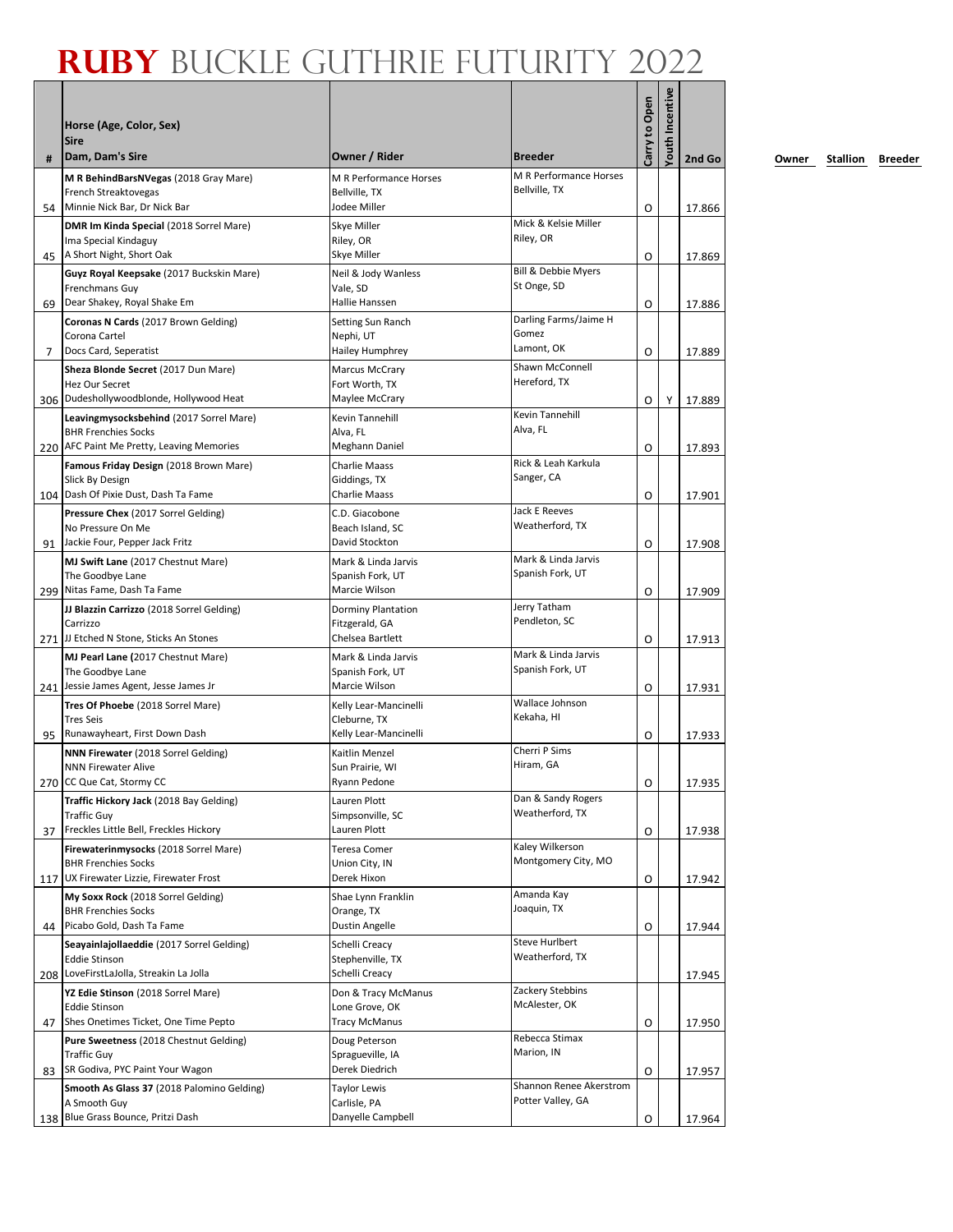| #   | Horse (Age, Color, Sex)<br>Sire<br>Dam, Dam's Sire                       | Owner / Rider                                 | <b>Breeder</b>                              | Carry to Open | Youth Incentive | 2nd Go |
|-----|--------------------------------------------------------------------------|-----------------------------------------------|---------------------------------------------|---------------|-----------------|--------|
|     | DontComeAtMeSideways (2017 Palomino Mare)                                | Kaitlynn Bilkskie                             | Shaun Smith                                 |               |                 |        |
|     | Aint Seen Nothin Yet                                                     | Nallon, NV                                    | Casper, WY                                  |               |                 |        |
|     | 312 Peppermewithcash, The Cash Button                                    | Kaitlynn Bilkskie                             |                                             |               |                 | 17.971 |
|     | BS Famous Fling (2018 Bay Roan Mare)                                     | Danny Kigins                                  | Katahy Skimehorn                            |               |                 |        |
|     | A Streak Of Fling                                                        | Hazel, KY<br>Marne Loosenort                  | Springfield, TN                             |               |                 |        |
|     | 100 LL Heartbreaker, Dash Ta Fame<br>Playin For The W (2017 Sorrel Mare) |                                               | Jamey Voge                                  | O             |                 | 17.972 |
|     | Rockin W                                                                 | Jamey Voge<br>Witts Point, TX                 | Wills Point, TX                             |               |                 |        |
|     | 191 Play Ready, Play Red                                                 | DaCota Monk                                   |                                             | O             |                 | 17.978 |
|     | VF Eddies Coup (2018 Sorrel Gelding)                                     | <b>Madison Daniel</b>                         | <b>Victory Farms</b>                        |               |                 |        |
|     | <b>Eddie Stinson</b>                                                     | Bozeman, MT                                   | Ada, OK                                     |               |                 |        |
| 18  | VF Coup De Ville, Burrs First Down                                       | Cassie Ambrose                                | Tim Parker & Doog Brown                     | O             |                 | 18.001 |
|     | Little Red Rosie (2017 Red Roan Mare)<br>French Streaktovegas            | Kay Cochran<br>Lipan, TX                      | Paso Robles, CA                             |               |                 |        |
|     | 230 Legally Roan, Rene Dan Jet                                           | Kay Cochran                                   |                                             | O             |                 | 18.040 |
|     | Sheza Traffic Jam (2018 Bay Mare)                                        | Cierra Triplett (Zomer)                       | Bobbi Randle                                |               |                 |        |
|     | <b>Traffic Guy</b>                                                       | Canton, SD                                    | Vinton, LA                                  |               |                 |        |
|     | 188 Streakin Moonlight, Streakin Six                                     | Molly Otto                                    |                                             | O             |                 | 18.052 |
|     | I Am Blazin (2018 Black Stallion)<br>Blazin Jetolena                     | Michelle Beaulieu                             | <b>Busby Quarterhose LLC</b><br>Millsap, TX |               |                 |        |
|     | 101   Can See Shaunee, Azyoucansee                                       | New Smyrna Beach, FL<br><b>Dustin Angelle</b> |                                             | O             |                 | 18.061 |
|     | Hes So Epic (2018 Gray Stallion)                                         | Duke Racing LLC                               | Tyler & Naia Graham                         |               |                 |        |
|     | Epic Leader                                                              | Whiteland, IN                                 | Elgin, TX                                   |               |                 |        |
|     | 116   Maddie Ross, Dash Ta Fame                                          | <b>Stefanie Duke</b>                          |                                             | O             |                 | 18.064 |
|     | WY Porsche By Design (2017 Sorrel Mare)                                  | Shyann Lucas                                  | Shyann Lucas<br>Morristown, AZ              |               |                 |        |
|     | Slick By Design<br>201 Fireuptheporshe, Firewaterontherocks              | Morristown, AZ<br>Shyann Lucas                |                                             | O             |                 | 18.068 |
|     | Tres Borrachos (2018 Bay Stallion)                                       | Kylan Campbell                                | Jeff & Eva Marie Hepper                     |               |                 |        |
|     | <b>Tres Seis</b>                                                         | Harrison, AR                                  | Keene, ND                                   |               |                 |        |
|     | 244 This Perks Can Dance, Dash For Perks                                 | Cody Bauserman                                |                                             | O             |                 | 18.082 |
|     | Ta Heavens Gift (2018 Sorrel Gelding)                                    | Jordan & Joseph Diaz                          | Jud Little                                  |               |                 |        |
|     | JL Dash Ta Heaven<br>CS Limelight, Corona Cartel                         | Danielsville, GA<br><b>Craig Brooks</b>       | Ardmore, OK                                 |               |                 |        |
| 8   | Docs Smooth Storm (2017 Sorrel Mare)                                     | Shelly Terry                                  | <b>Shelly Terry</b>                         | O             |                 | 18.101 |
|     | Azure Storm Cat                                                          | Nephi, UT                                     | Nephi, UT                                   |               |                 |        |
| 309 | Docs Smooth Best, Docs Silver N Blue                                     | <b>Shelly Terry</b>                           |                                             | O             |                 | 18.108 |
|     | RDC A Streak Of Fire (2018 Bay Roan Mare)                                | Debbie Cummings                               | <b>Curtis Collier</b>                       |               |                 |        |
|     | A Streak Of Fling                                                        | Magnolia, TX<br>Jodee Miller                  | Hempstead, TX                               |               |                 |        |
|     | Flits Fire Belle, Firewater Flit                                         | Krystal Dillman                               | Krystal Dillman                             | 0             |                 | 18.121 |
|     | Paris Texas (2017 Palomino Gelding)<br>First Down French                 | Navasota, TX                                  | Navaosta, TX                                |               |                 |        |
|     | 180 Zan Parrs Texas Tea, Knight Robber                                   | Krystal Dillman                               |                                             | O             |                 | 18.121 |
|     | Streakin Boon Stars (2017 Buckskin Gelding)                              | <b>Richard Strain</b>                         | Joe & Carla Spitz                           |               |                 |        |
|     | Streakin Boon Dox                                                        | Davie, FL                                     | Lamar, CO                                   |               |                 |        |
|     | 231 French Stars, Frenchmans Guy                                         | <b>Britta Strain</b>                          | Alexia Willis                               | O             |                 | 18.121 |
|     | Famous Troubullmaker (2017 Sorrel Mare)<br><b>Bullseye Bullion</b>       | Cody Bauserman<br>Sallisaw, OK                | Maysville, OK                               |               |                 |        |
| 17  | Marys Mi Fame, Dash Ta Fame                                              | Cody Bauserman                                |                                             | O             |                 | 18.129 |
|     | Dashn Red Frenchman (2018 Sorrel Gelding)                                | Chelse Wiford                                 | Chelse Wiford                               |               |                 |        |
|     | Aint Seen Nothin Yet                                                     | Amherst, TX                                   | Amherst, TX                                 |               |                 |        |
| 53  | Dinkys Red Jet, Rene Dan Jet                                             | Becki Mask                                    | Tom Stockton                                | O             |                 | 18.131 |
|     | TS Specialleader Pyc (2017 Bay Stallion)<br>PYC Paint Your Wagon         | Tom Stockton<br>Fairacres, NM                 | Fairacres, NM                               |               |                 |        |
| 68  | Flippin Switches, Special Leader                                         | Jordan Kircher                                |                                             | O             |                 | 18.144 |
|     | Get Down Magnolia (2017 Gray Mare)                                       | Laura Maddie                                  | Kelsey Jones Cawley                         |               |                 |        |
|     | Be A Magnolia Runner                                                     | Polk City, FL                                 | Bloomington, TX                             |               |                 |        |
| 64  | Get Down Dandidash, First Place Dash                                     | Nicole Monroe                                 |                                             | O             |                 | 18.147 |
|     | <b>Eddies Disco Dream</b> (2018 Brown Gelding)<br><b>Eddie Stinson</b>   | Karl H Smith<br>Lucedale, MS                  | Karl H Smith<br>Lucedale, MS                |               |                 |        |
| 12  | Toy Dreams, Dreams For Us                                                | Kelsey Treharne                               |                                             | O             |                 | 18.155 |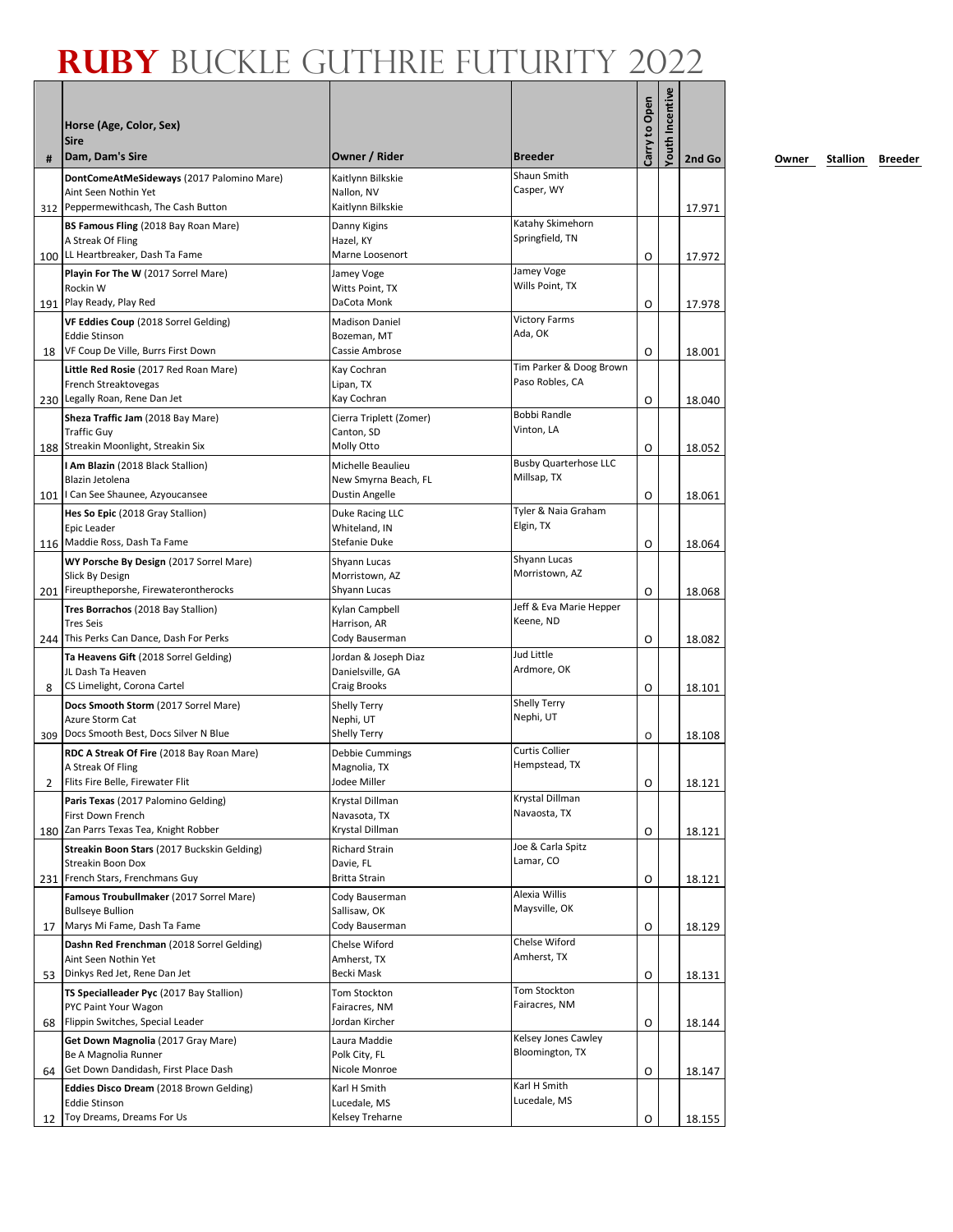| #  | Horse (Age, Color, Sex)<br><b>Sire</b><br>Dam, Dam's Sire               | Owner / Rider                                   | <b>Breeder</b>                            | Carry to Open | fouth Incentive | 2nd Go |
|----|-------------------------------------------------------------------------|-------------------------------------------------|-------------------------------------------|---------------|-----------------|--------|
|    | Clemmie (2018 Bay Mare)                                                 | <b>Whitney Gibson</b>                           | <b>Whitney Gibson</b>                     |               |                 |        |
|    | <b>Eddie Stinson</b>                                                    | Kilgore, TX                                     | Kilgore, TX                               |               |                 |        |
|    | 118 Perksflashlightning, Perks Master                                   | <b>Whitney Gibson</b><br>Keith & Bailee Coleman | <b>Busby Quarterhose LLC</b>              | O             |                 | 18.157 |
|    | Its How We Roll (2017 Sorrel Gelding)<br>Blazin Jetolena                | Preston, MS                                     | Millsap, TX                               |               |                 |        |
|    | 225 Rollin Nickie, As Good As Nick Gets                                 | Jodi Edwards                                    |                                           | O             |                 | 18.161 |
|    | HazersPeponitaStreak (2017 Bay Roan Gelding)<br>French Streaktovegas    | Chris & Amanda Standley<br>Prescott, IA         | Chris & Amanda Standley<br>Prescott, IA   |               |                 |        |
|    | 267 Cacjos Hallelujah, Pepnoita Poco Jo                                 | Morgan Anderson                                 |                                           | O             |                 | 18.166 |
|    | Roc My Mime (2017 Sorrel Mare)                                          | Kelly & Rose Hildebrandt                        | Peggy Holzer                              |               |                 |        |
|    | JL Sirocco<br>186 Dash Of Faith, Texas High Dasher                      | Valentine, NE                                   | Bismark, ND                               |               |                 |        |
|    | RX Cowboys Dream (2017 Bay Mare)                                        | Rose Hildebrandt<br><b>Hillery Yager</b>        | Rock F Boyd                               | O             |                 | 18.167 |
|    | Cowboys Cartel                                                          | Allen, NE                                       | Volin, SD                                 |               |                 |        |
|    | 206 RR Frenchmans Peppy, Frenchmans Phoenix                             | Hillery Yager                                   |                                           | O             |                 | 18.174 |
|    | Guys Red Hot Shot (2018 Sorrel Mare)                                    | <b>Tammy Williams</b><br>Byers, CO              | Tammi Williams<br>Byers, CO               |               |                 |        |
|    | Freckles Ta Fame<br>255 Cee Be A Chic, Hickory Chick Olena              | Kayla Jones                                     |                                           | O             |                 | 18.189 |
|    | RR Dee Dee (2018 Sorrel Mare)                                           | Robin Weaver                                    | Robin Weaver                              |               |                 |        |
|    | JL Dash Ta Heaven                                                       | Mahaffey, PA                                    | Mahaffey, PA                              |               |                 |        |
|    | 276 KN Fabs Mist Of Fame, Frenchmans Fabulous                           | Alona James<br>Winston & David Light            | Winston & David Light                     | O             |                 | 18.190 |
|    | A Smooth Chica (2017 Sorrel Mare)<br>A Smooth Guy                       | Rio Medina, TX                                  | Rio Medina, TX                            |               |                 |        |
|    | 177 Chicas Bar Acre, Doc Acre Glo                                       | Josh Seeger                                     |                                           | O             |                 | 18.210 |
|    | KB Talents Ta Heaven (2017 Brown Gelding)                               | Kay Blandford                                   | Kay Blandford<br>Sutherland Springs, TX   |               |                 |        |
|    | JL Dash Ta Heaven<br>303 Talents Dark Angel, Flaming Talent             | Sutherland Springs, TX<br>Kay Blandford         |                                           | O             |                 | 18.210 |
|    | Guys Smooth Effort (2017 Buckskin Stallion)                             | Emma Wildeisen                                  | Emma Wildeisen                            |               |                 |        |
|    | A Smooth Guy                                                            | Stephenville, TX                                | Stephenville, TX                          |               |                 |        |
|    | 233 Raisin A Native, Border Express<br>Heavens Fantasia (2017 Bay Mare) | Emma Wildeisen<br>Hank & Stephanie Williams     | Jud Little                                | O             |                 | 18.212 |
|    | JL Dash Ta Heaven                                                       | Norwood, CO                                     | Ardmore, OK                               |               |                 |        |
|    | 288 Return Of The Bully, Bully Bowlan Bug                               | Harlie Zehnder                                  |                                           | O             |                 | 18.220 |
|    | Dynamo Guy (2018 Sorrel Gelding)<br>Dashin Dynamo                       | James David & Renee Cain<br>Dry Creek, LA       | James David & Renee Cain<br>Dry Creek, LA |               |                 |        |
|    | 159 Guys Itty Bitty Fame, Frenchmans Guy                                | Dustin Angelle                                  |                                           | O             |                 | 18.221 |
|    | LV Specialkindafame (2017 Chestnut Mare)                                | Luann Vandergon                                 | LuAnn Vandergon                           |               |                 |        |
|    | <b>Mulberry Fame</b><br>265 LV Forty Five Special, Zan Parr Nic         | Maple Lake, MN<br>Luann Vandergon               | Maple Lake, MN                            |               |                 |        |
|    | Contending Inmysocks (2017 Sorrel Gelding)                              | Amanda Hardee                                   | Kim Landry                                | O             |                 | 18.226 |
|    | <b>BHR Frenchies Socks</b>                                              | Starke, FL                                      | Starke, FL                                |               |                 |        |
|    | 153 Bells Contender, Title Contender                                    | Amanda Hardee                                   |                                           | O             |                 | 18.236 |
|    | Famous Miss Stinson (2018 Bay Mare)<br><b>Eddie Stinson</b>             | Dustin Oliver<br>Jefferson, SC                  | Tommy & Scott Oliver<br>Jefferson, SC     |               |                 |        |
|    | 113 Jets Two Timin Tee, Mega Tee Moon                                   | Leslie Willis                                   |                                           | O             |                 | 18.240 |
|    | Dial A Firen Bully (2018 Bay Mare)                                      | Julia Clark                                     | Julia Clark                               |               |                 |        |
|    | PG Dry Fire<br>142 Bullys Dialed In, Bully Bullion                      | Rolling Fork, MS<br>Maggie Carter               | Rolling Fork, MS                          | O             |                 | 18.244 |
|    | Me Talk Dirty Ta Me (2017 Bay Roan Gelding)                             | Melinda Edwards Dunn                            | Melinda Edwards Dunn                      |               |                 |        |
|    | A Streak Of Fling                                                       | Pleasanton, TX                                  | Pleasanton, TX                            |               |                 |        |
|    | 251 Short Lane Ta Fame, Dash Ta Fame                                    | Emma Abbott                                     |                                           | O             |                 | 18.250 |
|    | Jessafamoustraficguy (2017 Bay Mare)<br><b>Traffic Guy</b>              | Kellie Collier<br>Hereford, TX                  | Amy Williams<br>Sandia, TX                |               |                 |        |
|    | 227 Jess Gonna Be Famous, Dash Ta Fame                                  | Kellie Collier                                  |                                           | O             |                 | 18.255 |
|    | UXJessstreakinfreakn (2018 Bay Roan Mare)                               | <b>Becky Pierce</b>                             | Marlin & Jinx Maude                       |               |                 |        |
| 87 | French Streakin Jess<br>UX Kimmitted Ta Fame, Dash Ta Fame              | Lucedale, MS<br>Becky Pierce                    | Hermosa, SD                               | O             |                 |        |
|    | On Pins N Needles (2018 Sorrel Mare)                                    | Jerid Hunt                                      | Isabella Quarter Horses                   |               |                 | 18.270 |
|    | Shawne Bug Leo                                                          | Alvord, TX                                      | Victoria, TX                              |               |                 |        |
|    | 139 Small Memories, Leaving Memories                                    | Caroline Boucher                                |                                           | O             |                 | 18.271 |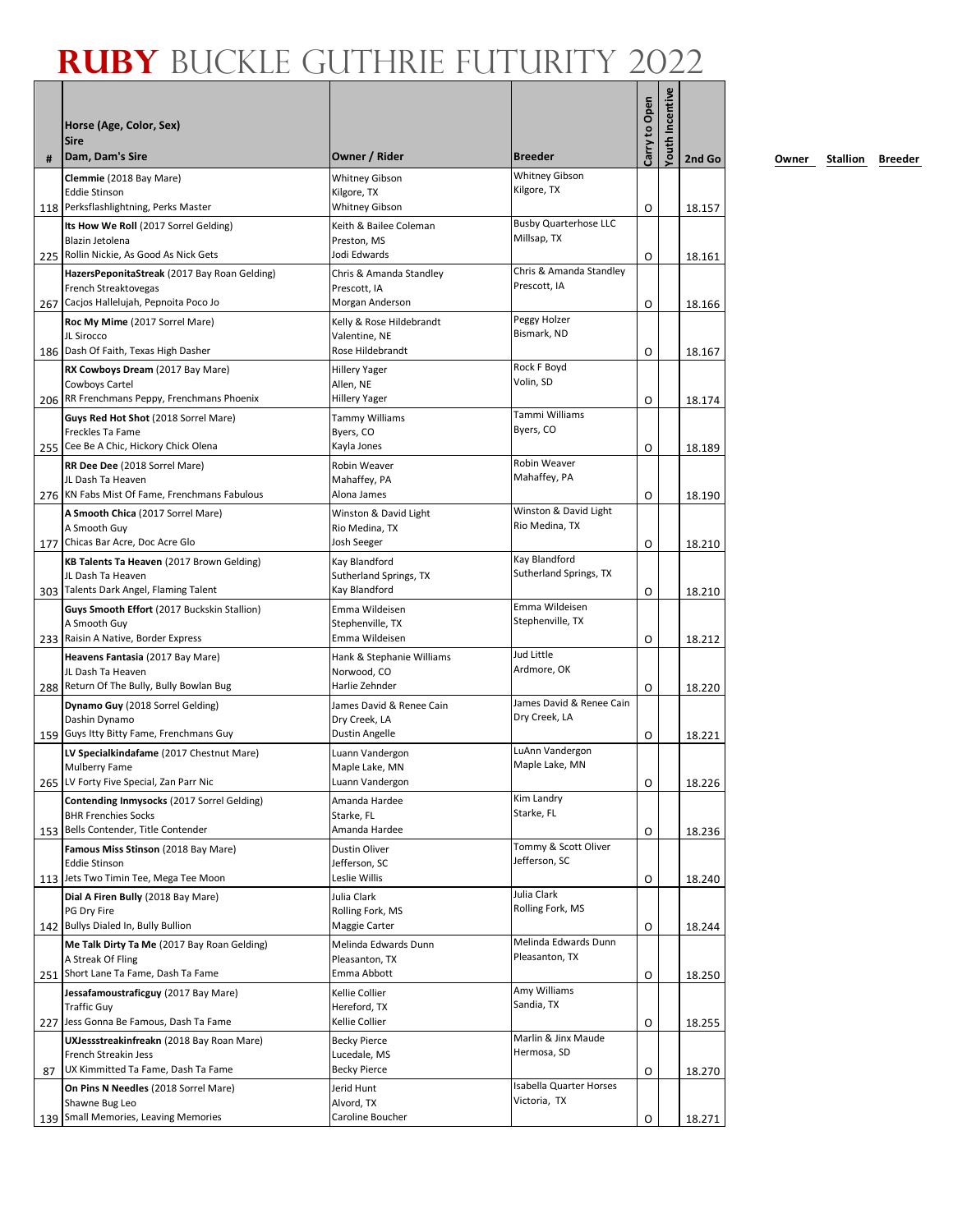| #   | Horse (Age, Color, Sex)<br><b>Sire</b><br>Dam, Dam's Sire               | Owner / Rider                           | <b>Breeder</b>                              | Carry to Open | fouth Incentive | 2nd Go |
|-----|-------------------------------------------------------------------------|-----------------------------------------|---------------------------------------------|---------------|-----------------|--------|
|     | Shes A Red Bully (2018 Sorrel Mare)                                     | Shawna Letcher                          | Bill & Cheryl Kennedy                       |               |                 |        |
|     | The Red Dasher                                                          | Rapid City, SD                          | Bennett, CO                                 |               |                 |        |
|     | 112 Bullisa, Bully Bullion                                              | Shawna Letcher                          | Joe & Carla Spitz                           | O             |                 | 18.275 |
|     | Phamed French Dox (2018 Bay Mare)<br><b>Streakin Boon Dox</b>           | Joe & Carla Spitz<br>Lamar, CO          | Lamar, CO                                   |               |                 |        |
| 310 | Phame and French, Phame                                                 | Jennilee Thompson                       |                                             | O             |                 | 18.277 |
|     | JH Goodbyeontherocks (2017 Brown Gelding)                               | Jarrod & Josie Hales                    | Lynzzie Lindstrom                           |               |                 |        |
|     | The Goodbye Lane<br>253 Might Be Rockin, Firewaterontherocks            | Spanish Fork, UT<br><b>Josie Hales</b>  | Waddell, AZ                                 | O             |                 |        |
|     | TFour Down Fame Lane (2017 Sorrel Gelding)                              | Cody & Maegan Heiner                    | Four Taylors Ranch                          |               |                 | 18.285 |
|     | Tfouroverdrivinnfame                                                    | Corinne, UT                             | Neola, UT                                   |               |                 |        |
| 66  | Down Angel Lane, Lanes Leinster                                         | Sara Cheeney                            |                                             | O             |                 | 18.288 |
|     | Mannyter (2018 Red Roan Mare)                                           | Silver Rose Ranch                       | Dawson Seeley<br>Spanish Fork, UT           |               |                 |        |
|     | PC Redwood Manny<br>246 Texas Twistin, Yellow Roan Of Texas             | Valley Center, KS<br>Jodee Miller       |                                             | O             |                 | 18.294 |
|     | LS A Streak Of Bella (2018 Bay Roan Mare)                               | Caroline Boucher                        | Julien Veilleux                             |               |                 |        |
|     | A Streak Of Fling                                                       | LaPraine, QC                            | St-Alfred, QC                               |               |                 |        |
|     | 76 French Perky Girl, Frenchmans Guy                                    | Caroline Boucher                        |                                             | O             |                 | 18.311 |
|     | Aint Seen The Money (2018 Sorrel Mare)<br>Aint Seen Nothin Yet          | Mable McAbee                            | Mable McAbee<br>Ansley, NE                  |               |                 |        |
| 98  | Bank That Money, Buck That Money                                        | Ansley, NE<br>Mable McAbee              |                                             |               |                 | 18.326 |
|     | PYC Pick Your Fling (2018 Dun Mare)                                     | LeDona Newcomb                          | Tony & Holly Fenoglio                       |               |                 |        |
|     | A Streak Of Fling                                                       | Dibble, OK                              | Nocona, TX                                  |               |                 |        |
| 33  | PYC Pick Your Pocket, PYC Paint Your Wagon                              | <b>Billie Ann Harmon</b>                |                                             | O             |                 | 18.329 |
|     | <b>MCMFirenFrenchFergie</b> (2018 Gray Mare)<br><b>Firewater Canyon</b> | Wendie Scheidle<br>French Village, MO   | Pamela Post<br>Spencerville, OH             |               |                 |        |
|     | 114 Omeomyo, Frenchmasn Guy                                             | Wendie Scheidle                         |                                             |               |                 | 18.330 |
|     | Strippin My Sins (2018 Sorrel Mare)                                     | Sharon Koehler                          | Jud Little                                  |               |                 |        |
|     | JL Dash Ta Heaven                                                       | Amarillo, TX                            | Ardmore, OK                                 |               |                 |        |
|     | 129 Streakin For Fame, Dash Ta Fame                                     | Kortni McConnell                        | Jud Little                                  | O             |                 | 18.359 |
|     | Coronaslucky Twonite (2017 Sorrel Mare)<br>JL Dash Ta Heaven            | Kortney Kizer<br>Pep, NM                | Ardmore, OK                                 |               |                 |        |
|     | 282 Corona Four Fiesta, Corona Cartel                                   | Kortney Kizer                           |                                             | O             |                 | 18.374 |
|     | Sparked A Blaze (2017 Bay Gelding)                                      | Mike Stephens                           | Thomas & Lainee Sampson                     |               |                 |        |
|     | Blazin Jetolena<br>107 Flingin Sparks, Smoke N Sparks                   | Covington, LA<br><b>Hailey Stephens</b> | Interior, SD                                |               |                 |        |
|     | KN Hookedonafeeling (2018 Sorrel Gelding)                               | Denice Bledsoe                          | Kimi Ann Nichols                            | Ο             |                 | 18.377 |
|     | JL Dash Ta Heaven                                                       | Homer, NE                               | Brownwood, TX                               |               |                 |        |
|     | 84 VF Im Jet Fast, Designer Red                                         | Halee Layman                            |                                             | O             |                 | 18.383 |
|     | Fightright My Leobug (2017 Sorrel Gelding)                              | Natalie Foutch                          | Clay Peck                                   |               |                 |        |
|     | Shawne Bug Leo<br>178 Fight A Good Fight, Special Red Warrior           | Wynnewood, OK<br>Skylar Eisinger        | St George, UT                               | O             |                 | 18.396 |
|     | VR Eddies On Fire (2018 Palomino Mare)                                  | Cody & Luann Johnson                    | Brett & Nichole Mulligan                    |               |                 |        |
|     | <b>Eddie Stinson</b>                                                    | Dublin, TX                              | Culdesac, ID                                |               |                 |        |
| 58  | VF Packin A Six Fire, Bullys On Fire                                    | <b>Whitney Godinez</b>                  |                                             | O             |                 | 18.411 |
|     | Streakinwinnsboro (2017 Bay Roan Gelding)<br>A Streak Of Fling          | Danielle Irlbeck<br>Happy, TX           | Lisa Fulton<br>Valentine, NE                |               |                 |        |
|     | 157 Winnsboro, Merridoc                                                 | Danielle Irlbeck                        |                                             | 0             |                 | 18.411 |
|     | Stone Cold Stinson (2017 Sorrel Gelding)                                | Katie Fairfield Rossow                  | Hoka Hey Inc                                |               |                 |        |
|     | <b>Eddie Stinson</b>                                                    | Fairfield, ND                           | Solen, ND                                   |               |                 |        |
|     | 250 VF Take The Gold, Famous Gold Coin                                  | Katie Fairfield Rossow                  |                                             | O             |                 | 18.421 |
|     | TS Stoli On A High (2017 Brown Gelding)<br><b>Tres Seis</b>             | Debbie McCormick<br>Vivian, LA          | Jean Dillard & K.D.<br>Thompson             |               |                 |        |
| 65  | Stoli N Me, Stoli                                                       | Debbie McMormick                        | Ringling, OK                                | O             |                 | 18.442 |
|     | The First Offense (2017 Bay Mare)                                       | Beck Ranch                              | <b>Beck Ranch</b>                           |               |                 |        |
|     | Repete Offender                                                         | Merkel, TX                              | Merkel, TX                                  |               |                 |        |
|     | 154 Shez A Rebel Doctor, Nick Bars Viper                                | Tara Lee Woodall                        |                                             | O             |                 | 18.455 |
|     | So Epic Sixes (2018 Sorrel Gelding)<br>Epic Leader                      | Alissa Flores<br>Laredo, TX             | Amy Milligan Behrends<br>Fredericksburg, TX |               |                 |        |
| 60  | Princess Sixarun, Sixarun                                               | Suade Furr                              |                                             | O             |                 | 18.459 |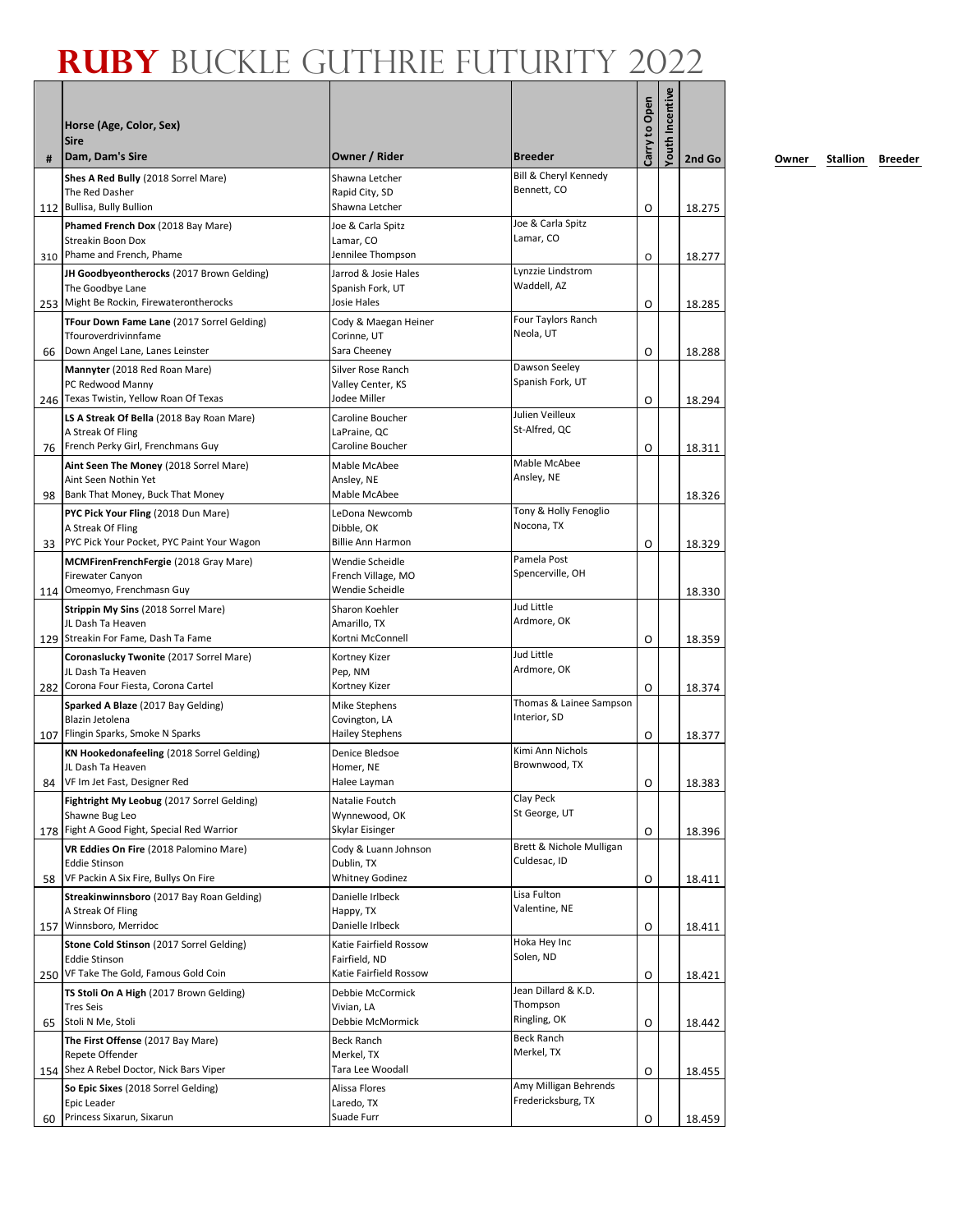| #  | Horse (Age, Color, Sex)<br><b>Sire</b><br> Dam, Dam's Sire                    | Owner / Rider                             | <b>Breeder</b>                                | Carry to Open | fouth Incentive | 2nd Go |
|----|-------------------------------------------------------------------------------|-------------------------------------------|-----------------------------------------------|---------------|-----------------|--------|
|    | Guys Cashin In (2017 Sorrel Gelding)                                          | Kelly & Rose Hildebrandt                  | Kelly & Rose Hildebrandt                      |               |                 |        |
|    | This Guyz A Keeper                                                            | Valentine, NE                             | Valentine, NE                                 |               |                 |        |
|    | 248   YU Special Dynamite, Special Frenchman                                  | Rose Hildebrandt                          | <b>Blessed River LTD</b>                      | O             |                 | 18.466 |
|    | El Ganador PZ (2017 Chestnut Gelding)<br><b>Tres Seis</b>                     | Setting Sun Ranch<br>Nephi, UT            | The Colony, TX                                |               |                 |        |
|    | 140 Jazzy Corona, Corona Cartel                                               | Hailey Humphrey                           |                                               | O             |                 | 18.469 |
|    | Wonder Wheres My Soc (2017 Chestnut Gelding)                                  | Victoria & Stephen Bruner                 | Tonya & Teal Hampton                          |               |                 |        |
|    | <b>BHR Frenchies Socks</b>                                                    | Indiantown, FL<br><b>Tori Bruner</b>      | Alva, FL                                      |               |                 |        |
|    | 221 Woodabridgewonder, Woodbridge<br>Tizzies Traffic Flash (2017 Dun Gelding) | Angela Cudd                               | Angela Cudd                                   | O             |                 | 18.469 |
|    | <b>Traffic Guy</b>                                                            | Gatesville, TX                            | Gatesville, TX                                |               |                 |        |
|    | 192 Am Tizzie, Big Rs I Am                                                    | Kortni McConnell                          |                                               | O             |                 | 18.485 |
|    | Gotta Run Babe (2017 Sorrel Mare)                                             | Kayla & Kreg Jones                        | <b>Brittany Pozzi Tonozzi</b><br>Lampasas, TX |               |                 |        |
|    | Be A Magnolia Runner<br>196 Streaking Is Easy, Dashin Is Easy                 | Watkins, CO<br>Kayla Jones                |                                               | O             |                 | 18.534 |
|    | The Dashing Goodbye (2017 Chestnut Gelding)                                   | Coy & Maesa Kummer                        | Dena Kirkpatrick                              |               |                 |        |
|    | The Goodbye Lane                                                              | Briggsdale, CO                            | Post, TX                                      |               |                 |        |
|    | 189 May I Have This Dash, Smart Mate                                          | Maesa Kummer                              |                                               | O             |                 | 18.545 |
|    | LC Vegas Showgirl (2017 Chestnut Mare)                                        | Dusdee Shepperson<br>Riverton, WY         | Lynn Clark<br>Cut Bank, MT                    |               |                 |        |
|    | French Streaktovegas<br>217 Go For Gas, Gasohol                               | Dusdee Shepperson                         |                                               | 0             |                 | 18.571 |
|    | Vodka N Gunpowder (2018 Bay Mare)                                             | Hannah Kaufman                            | Tony & Holly Fenoglio                         |               |                 |        |
|    | <b>Triple Vodka</b>                                                           | Russellville, MO                          | Nocona, TX                                    |               |                 |        |
| 55 | PG Katsys Halo, PG Gunpowder                                                  | Hannah Kaufman                            | Jud Little                                    | O             |                 | 18.584 |
|    | Heavens First Light (2017 Sorrel Gelding)<br>JL Dash Ta Heaven                | Lisa Lucia<br>Brock, TX                   | Ardmore, OK                                   |               |                 |        |
|    | 287 CS Limelight, Corona Cartel                                               | Lisa Lucia                                |                                               | O             |                 | 18.618 |
|    | VF Coup De Stinson (2018 Sorrel Gelding)                                      | John Floyd                                | <b>Victory Farms</b>                          |               |                 |        |
|    | <b>Eddie Stinson</b><br>VF Coup De Ville, Burrs First Down                    | Weatherford, TX<br>Apirl Yeager           | Ada, OK                                       |               |                 |        |
| 15 | KN Houdini (2018 Palomino Gelding)                                            | Susie Moran                               | Kimi Ann Nichols                              | O             |                 | 18.632 |
|    | Slick By Design                                                               | Shepherd, TX                              | Brownwood, TX                                 |               |                 |        |
|    | 56   SR Schill Be Famous, Firewater Ta Fame                                   | Jennifer Sharp                            |                                               | O             |                 | 18.639 |
|    | RR Jet Fueled (2018 Palomino Gelding)                                         | Breanna Walker                            | Robin Randle<br>Corsicana, TX                 |               |                 |        |
|    | Jet Streakin<br>297 Fuel To London McCue, Dallas Fuel                         | Stephenville, TX<br>Breanna Walker        |                                               | O             |                 | 18.668 |
|    | Fire Me Some Cash (2017 Sorrel Gelding)                                       | Robert & Christina Zimmerly               | Robert & Christina                            |               |                 |        |
|    | This Fame Is On Fire                                                          | Creston, OH                               | Zimmerly                                      |               |                 |        |
|    | 281 Cashamillion, Cash Not Credit                                             | Matt Boice                                | Creston, OH<br>DC Farm Barrel Horses          | O             |                 | 18.689 |
|    | Honor This Firewater (2018 Sorrel Gelding)<br>Caliente Firewater              | DC Farm Barrel Horses<br>Ellettsville, IN | Ellettsville, IN                              |               |                 |        |
|    | 43 Honor My Check, Jet Of Honor                                               | Danny Ciprl                               |                                               | O             |                 | 18.691 |
|    | American Smoothie (2018 Buckskin Gelding)                                     | Donald Lane Sargent                       | Donald Lane Sargent                           |               |                 |        |
|    | A Smooth Guy<br>144 Sassy Tina, Wave Carver                                   | Hemphill, TX<br>Aimee Williams            | Hemphill, TX                                  |               |                 |        |
|    | Return My Frenchie (2018 Sorrel Mare)                                         | Jessica L Carter                          | Matt Dunn                                     | O             |                 | 18.766 |
|    | <b>BHR Frenchies Socks</b>                                                    | Monroe City, MO                           | Wynnewood, OK                                 |               |                 |        |
|    | 226 Less Return, Dashing Investment                                           | Marne Loosenort                           |                                               | O             |                 | 18.770 |
|    | Blazin A Famous Lane (2018 Sorrel Gelding)                                    | Lacey Simmons                             | <b>Busby Quarterhose LLC</b><br>Millsap, TX   |               |                 |        |
|    | Blazin Jetolena<br>155 Rebs Little Fame, Dash Ta Fame                         | Killen, AL<br>Lacey Simmons               |                                               | O             |                 | 18.776 |
|    | Paint Me A Hero (2017 Black Mare)                                             | Lacy Dunsmore                             | Webb Ranch LLC                                |               |                 |        |
|    | PYC Paint Your Wagon                                                          | River Falls, WI                           | Isabel, SD                                    |               |                 |        |
|    | 168 Una Hero, Valient Hero                                                    | Lacy Dunsmore                             |                                               | O             |                 | 18.882 |
|    | JL No Roc Unturned (2018 Sorrel Gelding)<br>JL Sirocco                        | Shannon & Mendy Marks<br>Morgan Mill, TX  | Jill Lane Quarter Horses<br>Fort Benton, MT   |               |                 |        |
|    | 252 Bams Bug, Shawne Bug                                                      | Jenna Napier                              |                                               | O             |                 | 18.893 |
|    | Thunderflash (2018 Brown Gelding)                                             | Kathy Donegan                             | Kathy Donegan                                 |               |                 |        |
|    | Move Over Elvis<br>Flashin Flitter, First Moonflash                           | Bluff Dale, TX<br>Lacey Harmon            | Bluff Dale, TX                                |               |                 |        |
| 72 |                                                                               |                                           |                                               | O             |                 | 18.903 |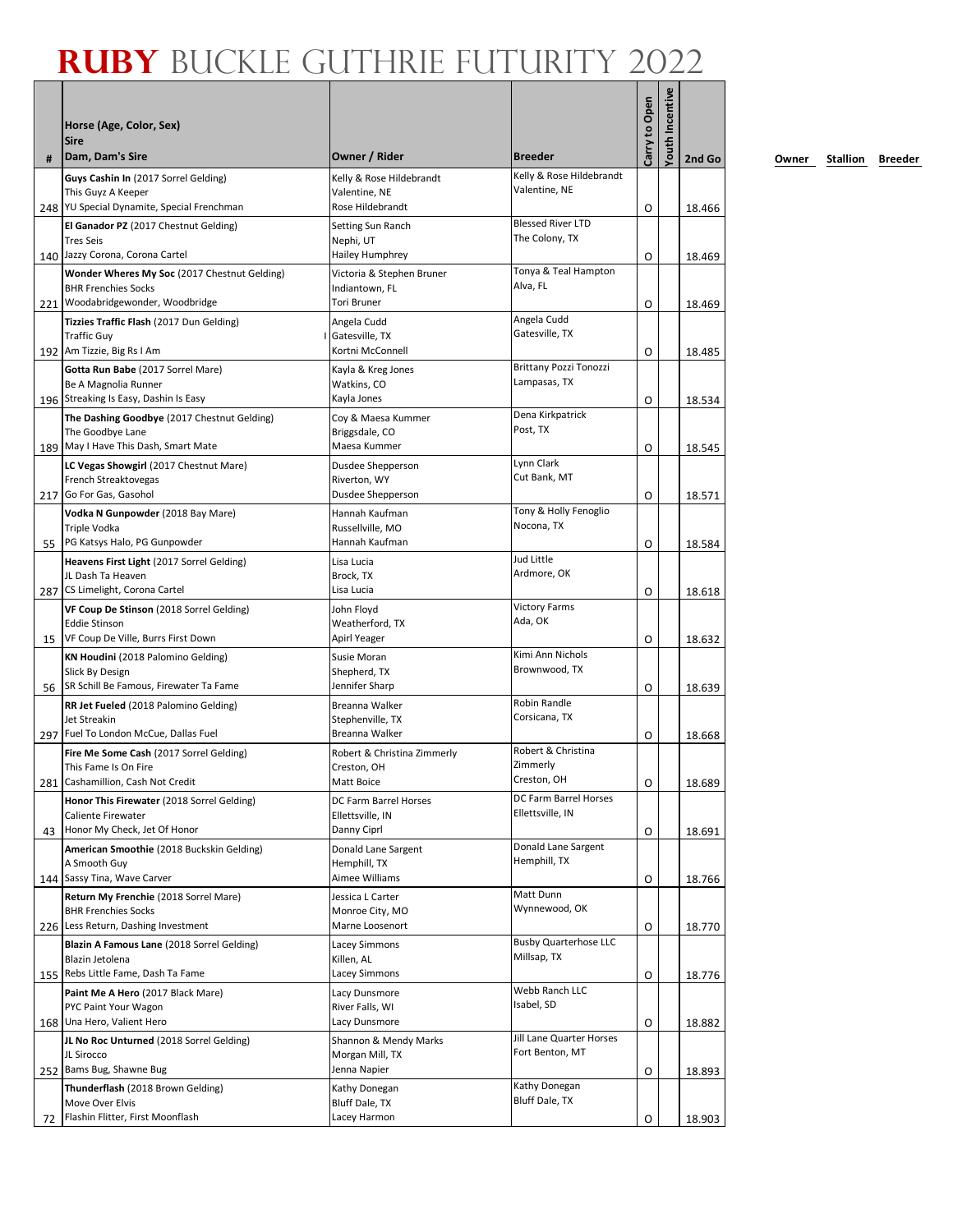| #  | Horse (Age, Color, Sex)<br>Sire<br>Dam, Dam's Sire                               | Owner / Rider<br><b>Breeder</b>                                           | Carry to Open | Youth Incentive | 2nd Go |
|----|----------------------------------------------------------------------------------|---------------------------------------------------------------------------|---------------|-----------------|--------|
|    | CFour RayGun (2017 Palomino Stallion)                                            | Kelly & Ivy Conrado<br>Larry Cunningham                                   |               |                 |        |
|    | Fiestas Gotta Gun                                                                | Box Elder, SD<br>Chesterfield, IL                                         |               |                 |        |
|    | 163 CFour Racie Ray, PC Frenchmans Hayday                                        | Kelly Conrado                                                             | O             |                 | 18.908 |
|    | VF Snake Pit (2018 Sorrel Gelding)                                               | <b>Victory Farms</b><br>Annie Hennen<br>Ada, OK                           |               |                 |        |
|    | <b>Eddie Stinson</b><br>313 Curiocity Comers, Silver Lucky Buck                  | Sanger, TX<br>Kelsey Treharne                                             | O             |                 | 19.050 |
|    | Dr Gold Digger (2018 Black Stallion)                                             | <b>Edward D Leslie</b><br>Jody Wellman                                    |               |                 |        |
|    | Ivory James                                                                      | Debary, FL<br>Debary, FL                                                  |               |                 |        |
|    | 305 Gold Digging Ashley, Inseperable                                             | Jocee Bailey                                                              | O             |                 | 19.069 |
|    | MV Imalotaeagle (2017 Sorrel Gelding)                                            | Ed & Martha Wright<br>Trina & Fulton Murray<br>Dublin, TX                 |               |                 |        |
|    | One Famous Eagle<br>235 Lotaknowhow, Now I Know                                  | Fort Worth, TX<br>Josey Groves                                            | O             |                 | 19.097 |
|    | Philin Famous (2017 Sorrel Mare)                                                 | Ryan Nielsen<br>Jessica Lear                                              |               |                 |        |
|    | Conn Creek                                                                       | Riverton, UT<br>Meridian, TX                                              |               |                 |        |
| 14 | Phils Lucky Bet, Bustopher Jones                                                 | Jessica Lear                                                              | O             |                 | 19.179 |
|    | Down Redwood Lane (2017 Sorrel Mare)                                             | Mark & Linda Jarvis<br>Charlie Cote<br>Spanish Fork, UT                   |               |                 |        |
|    | PC Redwood Manny<br>209 Down Merridoc Lane, The Goodbye Lane                     | Spanish Fork, UT<br><b>Timber Cote</b>                                    | O             | Υ               | 19.184 |
|    | SV Red Valentinos (2018 Sorrel Gelding)                                          | Phillip & Kathy Russell<br>Dave & Lori Zabel                              |               |                 |        |
|    | The Red Dasher                                                                   | Emory, TX<br>Horace, ND                                                   |               |                 |        |
|    | 249   VF Special Design, Designer Red                                            | Molli Montgomery                                                          | O             |                 | 19.206 |
|    | CM Small Town Lane (2017 Brown Gelding)                                          | Marcie & Cole Wilson<br>Kipty Watt<br>Lake Shore, UT                      |               |                 |        |
|    | The Goodbye Lane<br>263   TS Famous Prospect, Coronas Prospect                   | Canyon, TX<br>Kipty Watt                                                  | O             |                 | 19.234 |
|    | De Epic Cowboy (2018 Gray Gelding)                                               | Holly Ann Wilson<br>Kylan Campbell                                        |               |                 |        |
|    | Epic Leader                                                                      | Cache, OK<br>Harrison, AR                                                 |               |                 |        |
|    | 132 De Bing, Gol                                                                 | Cody Bauserman                                                            | O             |                 | 19.261 |
|    | TooFlyForAFrenchGuy (2017 Palomino Stallion)                                     | Maddison Egan<br>Madison Egan<br>Iowa Park, TX                            |               |                 |        |
| 30 | First Down French<br>If Only I Had Wings, Magics In The Wind                     | Iowa Park, TX<br>Madison Egan                                             | O             |                 | 19.404 |
|    | VF Delightful (2018 Sorrel Mare)                                                 | <b>Victory Farms</b><br>Emilie Nadeau                                     |               |                 |        |
|    | Sixes Liaison                                                                    | Ada, OK<br>Acton Vale, QC                                                 |               |                 |        |
| 51 | Dashin To Delight, Dash Ta Fame                                                  | Emilie Nadeau                                                             | O             |                 | 19.580 |
|    | A Wonderful Fling (2018 Bay Roan Mare)<br>A Streak Of Fling                      | <b>Tracy Lambert</b><br>Sierra Zowada<br>Weatherford, TX<br>Meeteetse, WY |               |                 |        |
|    | 314 Pacific Wonder Jet, Zing Zane Wonder                                         | Sierra Zowada                                                             | O             |                 | 19.634 |
|    | Caught Streaking (2017 Bay Gelding)                                              | Copper Spring Ranch<br>Kristin Boardman                                   |               |                 |        |
|    | Furyofthewind                                                                    | Tularosa, NM<br>Jackson, MO                                               |               |                 |        |
|    | 286 A Streakin Dandy, A Streak Of Fling                                          | Kristin Boardman                                                          | O             |                 | 19.689 |
|    | TLS Moonshine Marge (2017 Sorrel Mare)<br>Dats A Frenchmans                      | Shawna Barichello<br>Madison & Lana Rau<br>Kennewick, WA<br>Mobridge, SD  |               |                 |        |
|    | 161 Miss Angel Light, Touchdown Dash                                             | Madison Rau                                                               | O             |                 | 19.806 |
|    | New Orleans Nites (2018 Sorrel Mare)                                             | Nicklebar Ranch<br>Juli Stierwalt                                         |               |                 |        |
|    | Shawne Bug Leo                                                                   | San Angelo, TX<br>Leedey, OK                                              |               |                 |        |
|    | 277 Undressed For Cash, Streakin La Jolla                                        | Kyra Lane<br>Sheila Hardwick                                              | O             |                 | 19.858 |
|    | Crimson Goodbye (2017 Bay Mare)<br>The Goodbye Lane                              | Shad Hansen<br>Eagle Mountain, UT<br>Inkom, ID                            |               |                 |        |
| 39 | A Crimson Print, Crimson Champ                                                   | Shad Hansen                                                               | O             |                 | 19.873 |
|    | Bubblin Up (2017 Bay Mare)                                                       | Copper Spring Ranch<br>Garth & Amelia Gardner                             |               |                 |        |
|    | Prime Talent                                                                     | Tularosa, NM<br>Kingman, AZ<br>Garth Gardner                              |               |                 |        |
|    | 291   CSR Bubblyfrenchgirl, Frenchmans Guy<br>Famous Samous (2017 Black Gelding) | Webb Ranch LLC<br>Sydney Kukla                                            | O             |                 | 20.069 |
|    | Slick By Design                                                                  | Isabel, SD<br>Killdeer, ND                                                |               |                 |        |
|    | 175 Famous Sally, Dash Ta Fame                                                   | Sydney Kukla                                                              | O             |                 | 20.132 |
|    | Yellowstone Guy (2018 Palomino Stallion)                                         | Wayne & Shelly Havemeier<br>Mark & Heidi Gunderson                        |               |                 |        |
|    | Ima Special Kindaguy<br>239 Briscos Angel, Brisco County Jr                      | Nicollet, MN<br>Murdock, MN<br>Heidi Gunderson                            |               |                 |        |
|    | A King Of Fling (2018 Red Roan Stallion)                                         | Charlotte & Brett Northam<br>Charlotte & Brett Northam                    | O             |                 | 20.330 |
|    | A Streak Of Fling                                                                | Ada, OK<br>Ada, OK                                                        |               |                 |        |
|    | 259 Awperksofbnaduchess, Dash For Perks                                          | Jocee Bailey                                                              | O             |                 | 20.516 |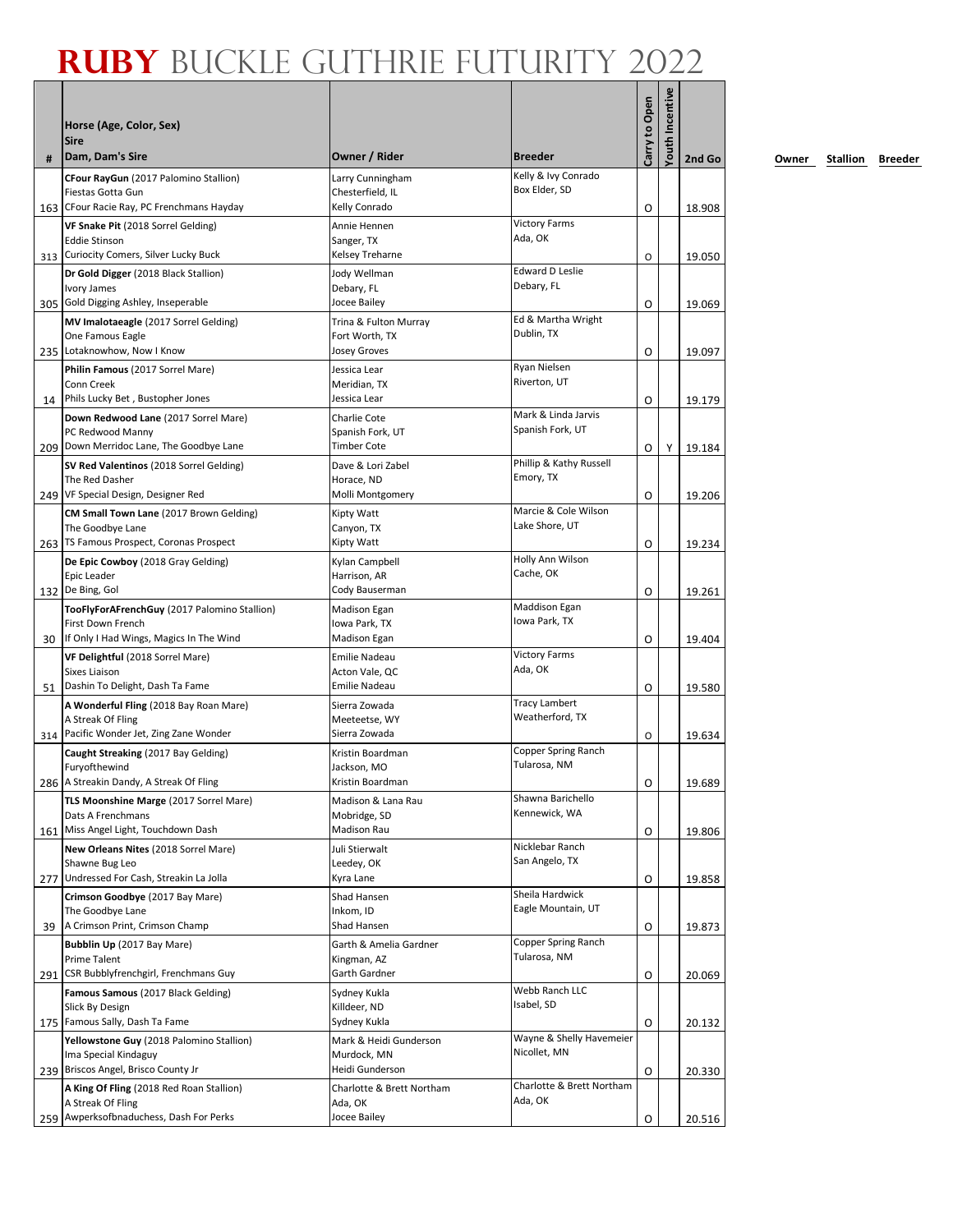|     | Horse (Age, Color, Sex)<br><b>Sire</b>                                                                  |                                            | <b>Breeder</b>                              | Carry to Open | fouth Incentive |        |
|-----|---------------------------------------------------------------------------------------------------------|--------------------------------------------|---------------------------------------------|---------------|-----------------|--------|
| #   | Dam, Dam's Sire                                                                                         | Owner / Rider                              |                                             |               |                 | 2nd Go |
|     | Famous Caymus* (2018 Sorrel Stallion)<br>First Moon Flash                                               | <b>Stock Ranch LLC</b><br>Bozeman, MT      | <b>Stock Ranch LLC</b><br>Bozeman, MT       |               |                 |        |
| 311 | Flying To Fame, Dash Ta Fame                                                                            | <b>Craig Brooks</b>                        |                                             | O             |                 | 21.558 |
|     | Im Gunnin For Ya (2018 Bay Gelding)<br>Furyofthewind                                                    | Jason & Leslie Willis<br>Chester. SC       | Copper Spring Ranch<br>Bozeman, MT          |               |                 |        |
|     | 190 Senorita Seis, Tres Seis                                                                            | Leslie Willis                              |                                             | O             |                 | 22.452 |
| 63  | Tres Cups Of Sugar (2018 Bay Gelding)<br><b>Tres Fortunes</b><br>Zeros Maybelline, Aint Seen Nothin Yet | Ashley Harvey<br>Decatur, TX<br>Wyatt Paul | <b>Billie Ann Harmon</b><br>Dublin, TX      | O             |                 | 22.552 |
|     | So Tinkin Socksy (2017 Chestnut Mare)                                                                   | Julee Daulton                              | Deborah J Semarge                           |               |                 |        |
|     | <b>BHR Frenchies Socks</b><br>120 Good Timin Tinks, Good Timin Hank                                     | Jamestown, ND<br>Molly Otto                | Alachua, FL                                 | O             |                 | 22.582 |
|     | Perfectly French (2017 Palomino Mare)                                                                   | Danielle Nixon                             | Jack Forzano                                |               |                 |        |
|     | First Down French                                                                                       | Porterville, CA                            | Lemoore, CA                                 |               |                 |        |
|     | 134 RGR Whos Your Daddy, Intents and Purposes                                                           | Kelsey Hayden                              |                                             | O             |                 | 22.597 |
|     | Let Me See Your Halo (2017 Chestnut Mare)                                                               | Michelle DeBoer                            | Jud Little                                  |               |                 |        |
|     | JL Dash Ta Heaven                                                                                       | Smithfield, NE                             | Ardmore, OK                                 |               |                 |        |
|     | 204 Views Reck, Reckless Dash                                                                           | Michelle DeBoer                            |                                             | O             |                 | 22.662 |
|     | Cathys Kandy (2018 Buckskin Mare)<br>The Kandyman                                                       | Summer Lou Pauly                           | Cathy Geary<br>Wadsworth, OH                |               |                 |        |
| 61  | Frenchmans Parkette, Frenchmans Guy                                                                     | Dry Ridge, KY<br>Summer Pauly              |                                             | O             |                 | 22.681 |
|     | Chasin LBJ (2017 Bay Mare)                                                                              | Jackie Whitaker                            | <b>Olivas Racing LLC</b>                    |               |                 |        |
|     | <b>Tres Seis</b>                                                                                        | Athens, TX                                 | Seminole, TX                                |               |                 |        |
|     | 232 Last Version, Latest Version                                                                        | <b>Brittany Mayfield</b>                   |                                             | O             |                 | 22.690 |
|     | Be A Magnolia Tiger (2017 Sorrel Gelding)                                                               | Lelouise Davis                             | <b>Breck Bean</b>                           |               |                 |        |
|     | Be A Magnolia Runner                                                                                    | Bentonia, MS                               | Fort Hancock, TX                            |               |                 |        |
| 5   | Tigers Tizzy, Banjo Rondo Red Tx                                                                        | Nicole Monroe                              |                                             | O             |                 | 22.693 |
|     | Double On Jet (2017 Sorrel Mare)<br>Blazin Jetolena                                                     | Nickelbar Ranch LLC<br>San Angelo, TX      | <b>Busby Quarterhose LLC</b><br>Millsap, TX |               |                 |        |
| 9   | TR Double Cash, Texas High Dasher                                                                       | Janna Brown                                |                                             | O             |                 | 22.712 |
|     | SWF Epic Fling (2018 Gray Gelding)                                                                      | Danielle Stubstad                          | Danielle Stubstad                           |               |                 |        |
|     | Epic Leader                                                                                             | Ocala, FL                                  | Ocala, FL                                   |               |                 |        |
| 89  | Streakin Diablos, A Streak Of Fling                                                                     | Jenna Dominick                             |                                             | O             |                 | 22.765 |
|     | Who Stoli My Vodka (2018 Gray Mare)                                                                     | Jennifer Cook                              | Renee Spiller                               |               |                 |        |
|     | Triple Vodka<br>302 Flying Confederacy, Confederate Leader                                              | Alvarado, TX<br>Jennifer Cook              | Eden, TX                                    |               |                 |        |
|     |                                                                                                         | Brian & Jodi Edwards                       | <b>Victory Farms</b>                        | O             |                 | 22.807 |
|     | VF Fire My Stinson (2017 Palomino Gelding)<br>Eddie Stinson                                             | Jackson, WY                                | Ada, OK                                     |               |                 |        |
|     | 216 VF Shez On Fire, Bullys On Fire                                                                     | Jodi Edwards                               |                                             | Ο             |                 | 22.874 |
|     | French Bling N Kandy (2018 Sorrel Mare)                                                                 | Tom & Barb Westover                        | Barb & Tom Westover                         |               |                 |        |
|     | The Kandyman                                                                                            | Egan, SD                                   | Egan, SD                                    |               |                 |        |
|     | 172 French StreakofBling, A Streak Of Fling                                                             | Hallie Hanssen                             |                                             | O             |                 | 22.915 |
|     | ShesaFrenchmansFling (2018 Bay Mare)                                                                    | Darlene Barlow                             | Darlene Barlow<br>Brunswick, GA             |               |                 |        |
| 71  | Slick By Design<br>Give It A Fling, Tempting Dash                                                       | Brunswick, GA<br><b>Taylor Carver</b>      |                                             | O             |                 | 23.013 |
|     | Sweet And Fury (2018 Brown Mare)                                                                        | Jason & Leslie Willis                      | Arturo Ibarra                               |               |                 |        |
|     | Furyofthewind                                                                                           | Chester, SC                                | Eagle Pass, TX                              |               |                 |        |
|     | 256 RC Sweet Racer, Sweet First Down                                                                    | Leslie Willis                              |                                             | O             |                 | 23.032 |
|     | Miss Rocking Vodka (2018 Chestnut Mare)                                                                 | Julia Leao                                 | Alyssa Loflin                               |               |                 |        |
|     | Triple Vodka                                                                                            | Gainesville, TX                            | Florence, CO                                |               |                 |        |
|     | 106 Miss King Gin, My Masster Gin                                                                       | Julia Leao                                 |                                             | 0             | Υ               | 23.045 |
|     | Dash Of Diana (2018 Bay Gelding)<br>HP Dash Ta Fiesta                                                   | Silver Rose Ranch<br>Valley Center, KS     | Clint Whipple<br>Saint Francis, SD          |               |                 |        |
|     | 197 JC Haidas Diana, PC Seventh Sun                                                                     | Jodee Miller                               |                                             | O             |                 | 23.224 |
|     | I Fight The Elements (2017 Sorrel Stallion)                                                             | Todd Matte & Andrea Cline                  | Ronna Childers                              |               |                 |        |
|     | Foose                                                                                                   | Springtown, TX                             | San Francisco, CA                           |               |                 |        |
|     | 147 Hawks Dream Girl, Hawkinson                                                                         | Andrea Cline                               |                                             |               |                 | 23.237 |
|     | Smooth Famous Guy (2017 Sorrel Stallion)                                                                | Isaac Johnson                              | Running On Empty LLC                        |               |                 |        |
|     | A Smooth Guy                                                                                            | Glenrock, WY                               | Tishomingo, OK                              |               |                 |        |
|     | 229 One Famous Feather, One Famous Eagle                                                                | Kit Johnson                                |                                             | O             |                 | 23.287 |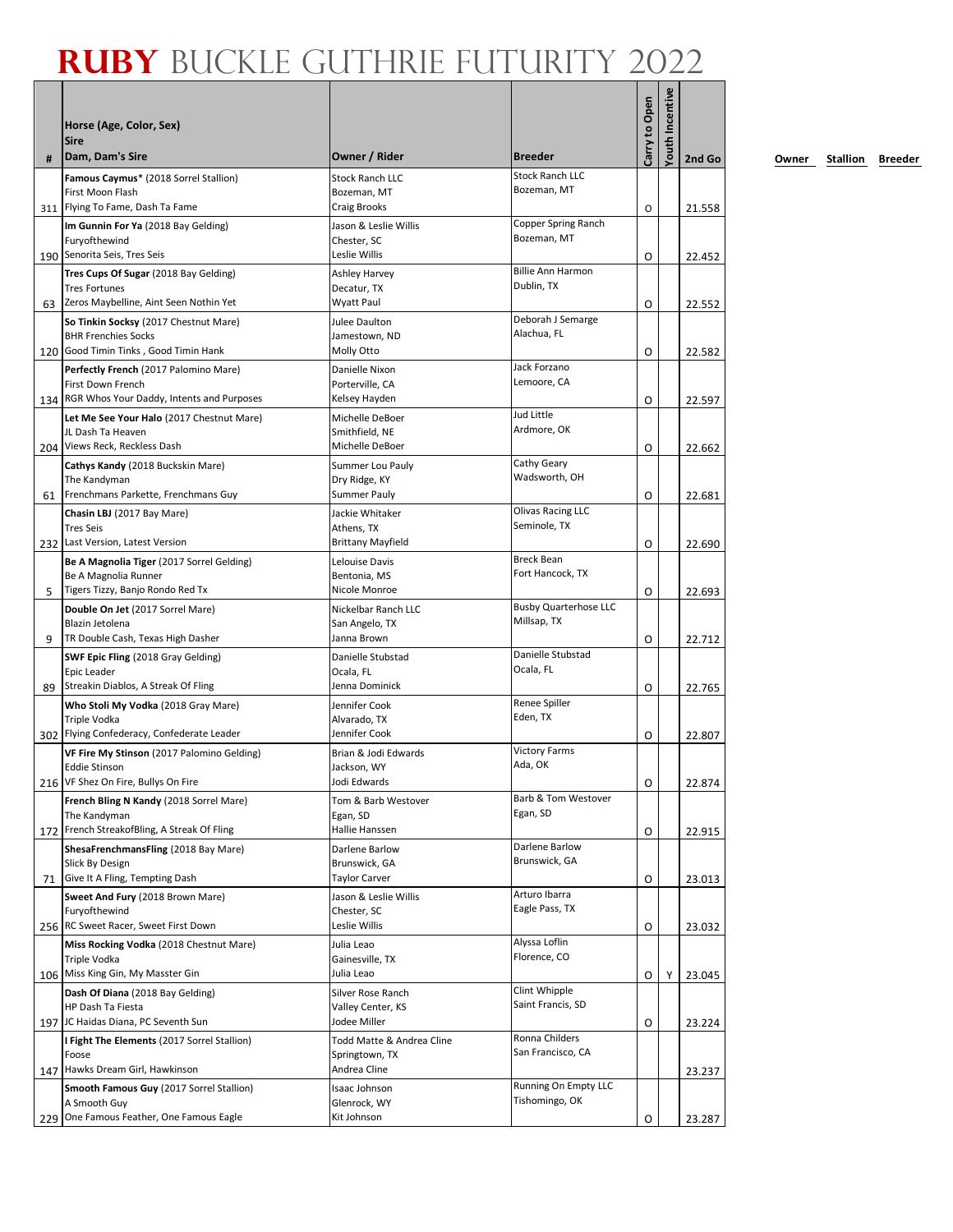| #  | Horse (Age, Color, Sex)<br><b>Sire</b><br>Dam, Dam's Sire                | Owner / Rider                        | <b>Breeder</b>                       | Carry to Open | fouth Incentive | 2nd Go |
|----|--------------------------------------------------------------------------|--------------------------------------|--------------------------------------|---------------|-----------------|--------|
|    | Perks Of Being A Jet (2018 Sorrel Gelding)                               | Jackie Berryhill                     | <b>Busby Quarterhose LLC</b>         |               |                 |        |
|    | Blazin Jetolena                                                          | Smithfield, UT                       | Millsap, TX                          |               |                 |        |
|    | 194 French Lady Perks, Frenchmans Guy<br>Shes My Jamaica (2018 Bay Mare) | Jackie Berryhill<br>Hayle Gibson     | Tracy & Marlie Trask                 | O             |                 | 23.367 |
|    | A Smooth Guy<br>243 Copy Em Chick, Chicks A Blazin                       | Redcrest, CA<br><b>Troy Crumrine</b> | Wall, SD                             | O             |                 | 23.437 |
|    | Too Manny Seis Frost (2017 Bay Mare)                                     | Okelberry Livestock                  | Hughes-Morley Land &                 |               |                 |        |
|    | PC Redwood Manny                                                         | Goshen, UT                           | Livestock<br>Spanish Fork, UT        |               |                 |        |
| 97 | Lady Tres Seis, Tres Seis<br>Coats Pozzii Guy (2018 Sorrel Gelding)      | Katlyn Carter<br>Cathy Hollabaugh    | Brittany Pozzi Tonozzi               | O             |                 | 23.444 |
|    | Be A Magnolia Runner                                                     | Granbury, TX                         | Lampasas, TX                         |               |                 |        |
| 26 | Guys Fancy Ladybug, Frenchmans Guy                                       | Lacy Schoenthal                      |                                      | O             |                 | 23.462 |
|    | Houston Streak (2018 Bay Roan Gelding)                                   | Randy Hartley                        | Lisa Fulton<br>Valentine, NE         |               |                 |        |
| 27 | A Streak Of Fling<br>Dash Ta Houston, Dash Ta Fame                       | Ocala, FL<br>Randy Hartley           |                                      | O             |                 | 23.480 |
|    | RDC A Lethal Jess (2017 Bay Mare)                                        | <b>Ruth Laue</b>                     | <b>Curtis Collier</b>                |               |                 |        |
|    | Lethal Strike                                                            | Lincoln, NE                          | Hempstead, TX                        |               |                 |        |
|    | 119 Jess Bigtime For Me, Bigtime Favorite                                | Clara Bradbury                       |                                      | O             |                 | 23.485 |
|    | Bugemtoletmeinheaven (2018 Sorrel Gelding)                               | <b>Stanton Equine Vet Services</b>   | Jud Little<br>Ardmore, OK            |               |                 |        |
|    | JL Dash Ta Heaven<br>198 Bugem Nicky, Bugemforcash                       | Exshaw, AB<br>James Barnes           |                                      |               |                 | 23.562 |
|    | CR Moves Like Jagar (2017 Chestnut Gelding)                              | Sylvia Howell                        | Sylvia Howell                        |               |                 |        |
|    | CR Rode Ta Fame                                                          | Romoland, CA                         | Romoland, CA                         |               |                 |        |
| 77 | My Illusive Dream, Real Easy Cash                                        | Charlene Howell                      |                                      | O             |                 | 23.777 |
|    | <b>B Like Mike (2017 Brown Gelding)</b><br>Fast Prize Jordan             | Amelia McCumber<br>Atkinson, NE      | Erin Chrisman<br>Kaplan, LA          |               |                 |        |
|    | 268 Fames Magic, Dash Ta Fame                                            | Amelia McCumber                      |                                      | O             |                 | 24.184 |
|    | Three Spin Doctor (2018 Sorrel Gelding)                                  | Lisa Thomas                          | Ryann Pedone                         |               |                 |        |
|    | No Pressure On Me                                                        | New Smyrna Beach, FL                 | Sunset, TX                           |               |                 |        |
| 52 | Streakin Silvercreek, A Streak Of Fling                                  | Lisa Thomas                          | Randy & Vauna Walker                 | O             |                 | 24.293 |
|    | RV Slick Satin (2017 Brown Mare)<br>Slick By Design                      | Setting Sun Ranch<br>Nephi, UT       | Pingree, ID                          |               |                 |        |
| 78 | Two Dash To Fame, Dash Ta Fame                                           | Hailey Humphrey                      |                                      | O             |                 | 24.301 |
|    | Missin Fling (2017 Sorrel Mare)                                          | Brandon Pecha                        | Paige McNeill                        |               |                 |        |
|    | A Streak Of Fling<br>170 Missin Docs Beauty, Missin James                | Enid, OK<br>Addison Pecha            | Hobbs, NM                            |               |                 |        |
|    | JL Dear Abby (2018 Sorrel Mare)                                          | Janett Dykes                         | Jill Lane Quarter Horses             | 0             | Υ               | 24.839 |
|    | JL Sirocco                                                               | Baxley, GA                           | Fort Benton, MT                      |               |                 |        |
|    | 75 Abbey Nick Bar, Dr Nick Bar                                           | Craig Brooks                         |                                      | O             |                 | 24.976 |
|    | One Crazy Woman (2018 Bay Mare)                                          | Marne Loosenort                      | Joyce Hanes                          |               |                 |        |
|    | <b>Tres Seis</b><br>284 Eye Want Fame, Dash Ta Fame                      | Hazel, KY<br>Marne Loosenort         | Lancaster, OH                        | O             |                 | 25.140 |
|    | Miss Smoke N Goodbye (2018 Dun Mare)                                     | Amber Mika                           | Becky Spanel                         |               |                 |        |
|    | The Goodbye Lane                                                         | Bloomington, MN                      | Vinita, OK                           |               |                 |        |
|    | 121 MBB Perks Sugar Bear, Smoke N Sparks                                 | Kelsey Treharne                      |                                      | O             |                 | 25.287 |
|    | A Streak Of Gol (2018 Sorrel Mare)<br>A Dash Ta Streak                   | Dorminy Plantation<br>Fitzgerald, GA | Charlotte & Brett Northam<br>Ada, OK |               |                 |        |
|    | 212 Royal Gol, Gol                                                       | Chelsea Bartlett                     |                                      | O             |                 | 25.309 |
|    | Metallic Topaz (2017 Palomino Mare)                                      | Joseph & Mary-Cecilia Tharp          | Wagonhound Land &                    |               |                 |        |
|    | Jesses Topaz                                                             | Ault, CO                             | Livestock                            |               |                 |        |
|    | 273 Metallic Tenina, Metallic Cat                                        | Mary-Cecilia Tharp                   | Douglas, WY<br>Walker Quarter Horses |               |                 | 25.363 |
|    | Dakota By Design (2018 Palomino Stallion)<br>Slick By Design             | Elizabeth Rose<br>Malone, TX         | Wall, SD                             |               |                 |        |
|    | 115 Flirt N Ta Fame, Dash Ta Fame                                        | Elizabeth Rose                       |                                      | O             |                 | 25.840 |
|    | Cant Judge My Socks (2018 Bay Mare)                                      | Sammi Damek & Al Sturdiuant          | <b>Beverly Weekly</b>                |               |                 |        |
|    | <b>BHR Frenchies Socks</b><br>Judge Dixie, Judge Cash                    | Pilot Point, TX                      | Dayton, TX                           |               |                 |        |
| 6  | VF Something In Red (2017 Sorrel Mare)                                   | Lacey Donegan Harmon<br>Debbie Deal  | <b>Victory Farms</b>                 | Ο             |                 | 27.504 |
|    | Designer Red                                                             | Elk City, OK                         | Ada, OK                              |               |                 |        |
|    | 150 Fames Lil Dasher, Dash Ta Fame                                       | Kelsey Knight                        |                                      | O             |                 | 27.598 |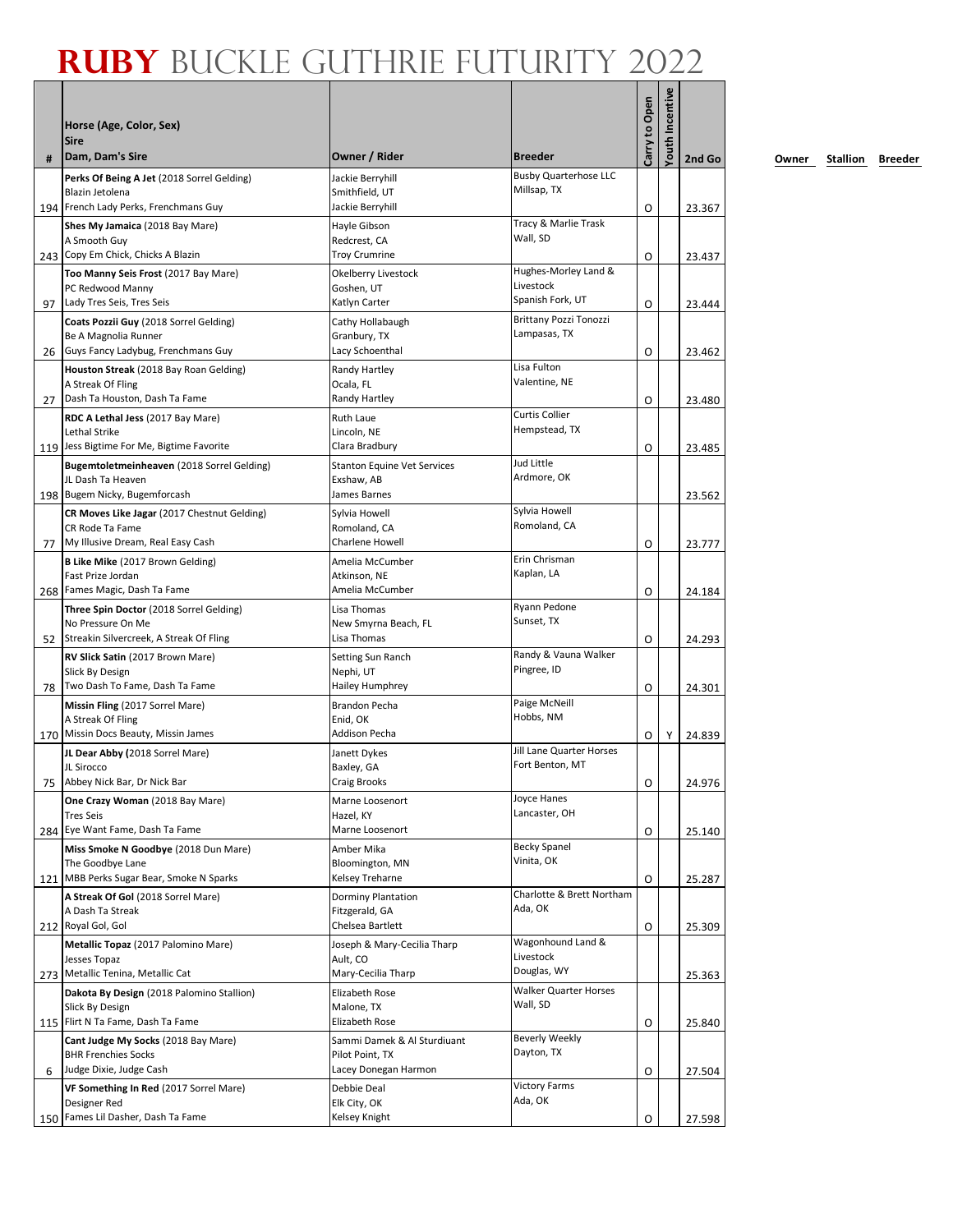|    | Horse (Age, Color, Sex)<br><b>Sire</b>                                                            | Owner / Rider                                | <b>Breeder</b>                   | Carry to Open | fouth Incentive |         |
|----|---------------------------------------------------------------------------------------------------|----------------------------------------------|----------------------------------|---------------|-----------------|---------|
| #  | Dam, Dam's Sire                                                                                   |                                              | Carol Waters                     |               |                 | 2nd Go  |
|    | Blazin For Cash (2018 Sorrel Mare)<br>Blazin Jetolena<br>296 Speedin For Cash, Got Caught Speedin | Carol Waters<br>Red Rock, OK<br>Carol Waters | Red Rock, OK                     | O             |                 | 27.854  |
|    | A Cash Streak (2018 Bay Roan Mare)                                                                | David Harmon                                 | David Harmon                     |               |                 |         |
|    | A Streak Of Fling                                                                                 | Abilene, TX                                  | Abilene, TX                      |               |                 |         |
|    | 145 She Returns For Cash, Chicados Cash                                                           | Joy Wargo                                    |                                  | O             |                 | 27.971  |
|    | Azure Patches Fame (2017 Sorrel Gelding)<br>Azure Storm Cat                                       | <b>Shelly Terry</b>                          | <b>Shelly Terry</b><br>Nephi, UT |               |                 |         |
|    | 278 A Patch Ta Fame, Dash Ta Fame                                                                 | Nephi, UT<br>Sierra Terry                    |                                  | O             |                 | 28.032  |
|    | MCR Unstoppabullfame (2018 Sorrel Gelding)                                                        | <b>Ben Shelton</b>                           | Alexia Willis                    |               |                 |         |
|    | <b>Bullseye Bullion</b>                                                                           | Macclesfield, NC                             | Maysville, OK                    |               |                 |         |
|    | 173 Marys Mi Fame, Dash Ta Fame                                                                   | Jordan Harrell                               |                                  | O             |                 | 28.059  |
|    | Divine Guy (2017 Sorrel Gelding)                                                                  | Hailey Sheldon                               | Hailey Sheldon<br>Elk River, MN  |               |                 |         |
| 67 | First Down French<br>Divinely Sent, The Dash                                                      | Elk River, MN<br>Dacota Monk                 |                                  | O             |                 | 28.064  |
|    | DMR Miss N Dryfire (2017 Bay Gelding)                                                             | Dry Mountain Ranch LLC                       | TR Quarter Horses                |               |                 |         |
|    | PG Dry Fire                                                                                       | Riley, OR                                    | Burns, OR                        |               |                 |         |
|    | 32 Chiquita N Cash, Miss N Cash                                                                   | <b>Kelsie Miller</b>                         |                                  | O             |                 | 28.162  |
|    | Im Kinda Reckless (2018 Sorrel Gelding)                                                           | Diana Powell-Shell                           | Tracy & Dusti Swan               |               |                 |         |
|    | Ima Special Kindaguy<br>93 By Bys Meter Maid, Dr Meter Reader                                     | Sapulpa, OK<br><b>Heather Williams</b>       | Hubbard, TX                      | O             |                 | 29.662  |
|    | Smooth Talkin Lewis (2017 Sorrel Gelding)                                                         | Amy Stoltzfus                                | Joseph and Amy Stoltzfus         |               |                 |         |
|    | A Smooth Guy                                                                                      | Beavertown, PA                               | Beavertown, PA                   |               |                 |         |
|    | 223 Dream Saver, Pritzi Dash                                                                      | Amy Stoltzfus                                |                                  | O             |                 | 30.007  |
|    | KN Eddie Lucky Aces (2017 Sorrel Gelding)                                                         | <b>Honour Yates</b>                          | Kimi Ann Nichols                 |               |                 |         |
|    | <b>Eddie Stinson</b><br>234 Mystery Moma, Heza Fast Man                                           | Cumberland Furnace, TN<br>Shiloh Branch      | Brownwood, TX                    |               |                 |         |
|    | Catsablazin (2018 Sorrel Mare)                                                                    | Jennifer McGraw                              | <b>Busby Quarterhose LLC</b>     | O             |                 | 30.214  |
|    | <b>Blazin Honor</b>                                                                               | Ocala, FL                                    | Millsap, TX                      |               |                 |         |
|    | 125 Catsastylin, Stylish Rey                                                                      | Rylee Elliott-Howell                         |                                  | O             |                 | 34.084  |
|    | JL Rocochet (2018 Chestnut Mare)                                                                  | Lauren Athmann                               | Jill Lane Quarter Horses         |               |                 |         |
|    | JL Sirocco<br>108 French Pistol Anie, A Streak Of Fling                                           | Independence, MN<br>Lauren Athmann           | Fort Benton, MT                  |               |                 |         |
|    | CR Charlies Angels (2017 Palomino Gelding)                                                        | Sylvia Howell                                | Sylvia Howell                    | O             |                 | 37.397  |
|    | <b>BriscosFrenchBullion</b>                                                                       | Romoland, CA                                 | Romoland, CA                     |               |                 |         |
| 13 | HeavenSent A Sweetie, A Classic Dash                                                              | Charlene Howell                              |                                  | O             |                 | 999.999 |
|    | John Wick 17 (2017 Bay Stallion)                                                                  | Nicole Torturo                               | Nicole Torturo                   |               |                 |         |
|    | A Smooth Guy<br>22 Miss Dudett Oliver, Grabsumrua                                                 | Norman, OK<br>Nicole Torturo                 | Norman, OK                       |               |                 |         |
|    |                                                                                                   |                                              | <b>Victory Farms</b>             | 0             |                 | 999.999 |
|    | VF Fames Lil Sixes (2018 Gray Stallion)<br>Sixes Liaison                                          | <b>Timothy Butler</b><br>Butler, GA          | Ada, OK                          |               |                 |         |
| 38 | Fames Lil Dasher, Dash Ta Fame                                                                    | Josh Pack                                    |                                  | O             |                 | 999.999 |
|    | Catch Me Carrizzo (2018 Chestnut Gelding)                                                         | Kristina Gadbois                             | Kassie Mowry                     |               |                 |         |
|    | Carrizzo                                                                                          | Escondido, CA                                | Dublin, TX                       |               |                 |         |
| 40 | Valani Lousie, Jody O Toole                                                                       | Vauna Walker                                 | <b>Dustin Pace</b>               | O             |                 | 999.999 |
|    | CP Redwoods Legend (2018 Chestnut Gelding)<br>PC Redwood Manny                                    | <b>Taylor Kramer</b><br>Maysville, OK        | Provo, UT                        |               |                 |         |
| 42 | Bell Isabella, Oh Justa Fly                                                                       | <b>Taylor Kramer</b>                         |                                  | O             |                 | 999.999 |
|    | Tres Grace (2018 Bay Mare)                                                                        | <b>Tammy Brown</b>                           | Husseys Quarter Horses           |               |                 |         |
|    | <b>Tres Seis</b>                                                                                  | Gainesville, TX                              | Ennis, TX                        |               |                 |         |
| 46 | First Down Grace, First Down Dash                                                                 | Joao Leao                                    | Pagie Greenwell                  | O             |                 | 999.999 |
|    | Blazed By A Bully (2017 Bay Gelding)<br>Blazin Jetolena                                           | Ashley Arnold<br>Harned, KY                  | Alva, FL                         |               |                 |         |
| 49 | Six Pack Of Bull, Bully Bullion                                                                   | Ashley Arnold                                |                                  | O             |                 | 999.999 |
|    | SGL Mango Rita (2017 Sorrel Mare)                                                                 | Anita Ellis                                  | Gregg & Shanna Gibson            |               |                 |         |
|    | The Goodbye Lane                                                                                  | Blackfoot, ID                                | Ogden, UT                        |               |                 |         |
| 81 | JC Angels Fly Fast, Sold Short                                                                    | Anita Ellis                                  |                                  | O             |                 | 999.999 |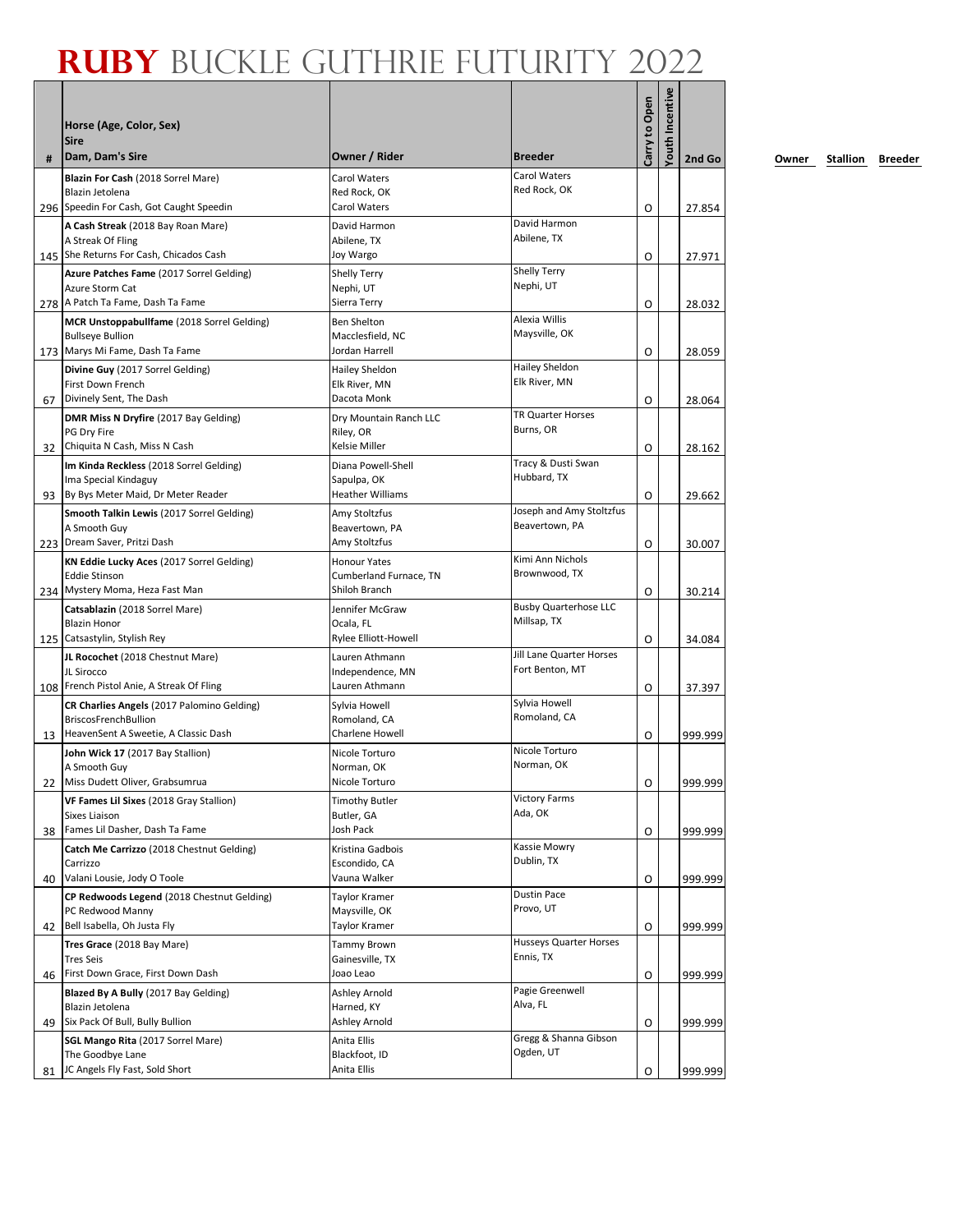|    | Horse (Age, Color, Sex)<br><b>Sire</b>                                                            |                                                             |                                                                 | Carry to Open | <b>/outh Incentive</b> |         |
|----|---------------------------------------------------------------------------------------------------|-------------------------------------------------------------|-----------------------------------------------------------------|---------------|------------------------|---------|
| #  | Dam, Dam's Sire                                                                                   | Owner / Rider                                               | <b>Breeder</b>                                                  |               |                        | 2nd Go  |
|    | Twaynas Cali Cash (2018 Bay Mare)<br>California Cash 37                                           | Raise The Bar Performance Horses LLC<br>Vicksburg, MI       | Raies The Bar Performance<br><b>Horses LLC</b><br>Vicksburg, MI |               |                        |         |
| 82 | HQH Cinch, Twaynas Dash                                                                           | Rass Pederson                                               | Jud Little                                                      | O             |                        | 999.999 |
| 86 | Gotta Be A Hellion (2018 Sorrel Gelding)<br>JL Dash Ta Heaven<br>Gotta Be A Red Nick, Dr Nick Bar | Lindsey Netterville<br>Woodville, MS<br>Lindsey Netterville | Ardmore, OK                                                     | O             |                        | 999.999 |
|    | Cassidys Fast Lane (2018 Brown Gelding)                                                           | Kristina Gadbois                                            | <b>Rickey Dalton</b>                                            |               |                        |         |
| 92 | The Goodbye Lane<br>Cassidys Rodeo, Blacknblue Chance                                             | Escondido, CA<br>Vauna Walker                               | Junction, UT                                                    | O             |                        | 999.999 |
|    | Heavenly Harvey (2018 Black Gelding)                                                              | <b>Brittany Dallaire</b>                                    | Jud Little                                                      |               |                        |         |
|    | JL Dash Ta Heaven                                                                                 | Morriston, FL                                               | Ardmore, OK                                                     |               |                        |         |
| 94 | Ima Cash Dancer, Cash Not Credit                                                                  | <b>Brittany Dallaire</b>                                    |                                                                 | O             |                        | 999.999 |
|    | KN Big Bad John (2018 Palomino Gelding)                                                           | <b>Boo Flournoy</b>                                         | Kimi Ann Nichols<br>Brownwood, TX                               |               |                        |         |
|    | Epic Leader<br>Vanishing Frenchgirl, Frenchmans Guy                                               | Ocala, FL<br><b>Boo Flournoy</b>                            |                                                                 |               |                        |         |
| 96 |                                                                                                   |                                                             | Gregg & Shana Gibson                                            | O             |                        | 999.999 |
|    | SGL Goodbye Cindylou (2017 Gray Mare)<br>The Goodbye Lane                                         | Gregg & Shana Gibson<br>Ogden, UT                           | Ogden, UT                                                       |               |                        |         |
|    | 103 Version Blue, Winners Version                                                                 | Shana Gibson                                                |                                                                 | O             |                        | 999.999 |
|    | A Sweet Fling (2018 Brown Mare)                                                                   | <b>McKenzie Small</b>                                       | <b>Dolores Hill</b>                                             |               |                        |         |
|    | A Streak Of Fling                                                                                 | York, ME                                                    | Moore, OK                                                       |               |                        |         |
|    | 110   Dashin Bye Bye Eyes, Dashin Bye                                                             | <b>McKenzie Small</b>                                       |                                                                 | O             |                        | 999.999 |
|    | Hez Heavenly Nonstop (2018 Bay Gelding)                                                           | Heather Roland                                              | Jud Little                                                      |               |                        |         |
|    | JL Dash Ta Heaven                                                                                 | Sealy, TX                                                   | Ardmore, OK                                                     |               |                        |         |
|    | 111 Sheza Cashin Nonstop, Cash Not Credit                                                         | <b>Heather Roland</b>                                       |                                                                 | 0             |                        | 999.999 |
|    | Fa Tima Fling (2018 Bay Roan Gelding)                                                             | Scott Duke & Hilary Roberts                                 | <b>Fulton Ranch</b><br>Valentine, NE                            |               |                        |         |
|    | A Streak Of Fling<br>122 Queen Fa Tima, Dash Ta Fame                                              | Vancleave, MS<br>Ty Marks                                   |                                                                 | O             |                        | 999.999 |
|    | Do The Twist (2017 Chestnut Mare)                                                                 | Maesa Kummer                                                | Dawson Seeley                                                   |               |                        |         |
|    | The Goodbye Lane                                                                                  | Briggsdale, CO                                              | Spanish Fork, UT                                                |               |                        |         |
|    | 128 Texas Twistin, Yellow Roan Of Texas                                                           | Maesa Kummer                                                |                                                                 | 0             |                        | 999.999 |
|    | The Last Dragon (2017 Sorrel Mare)                                                                | Kathy Donegan                                               | Kathy Donegan                                                   |               |                        |         |
|    | Move Over Elvis                                                                                   | Bluff Dale, TX                                              | Bluff Dale, TX                                                  |               |                        |         |
|    | 133 BA Tee It Up Ta Fame, Dash Ta Fame                                                            | Lacey Harmon                                                |                                                                 | O             |                        | 999.999 |
|    | Classy French Socks (2018 Sorrel Mare)                                                            | Levi & Cabrina Vickers                                      | April Kalb<br>Summerfield, FL                                   |               |                        |         |
|    | <b>BHR Frenchies Socks</b><br>143 Kate Classy Streaber, Heza Classy Streaker                      | Flagstaff, AZ<br>Cabrina Vickers                            |                                                                 | O             |                        |         |
|    |                                                                                                   | Anita Ellis                                                 | Matt Dunn                                                       |               |                        | 999.999 |
|    | Heza Fast Seis (2018 Sorrel Gelding)<br><b>Tres Seis</b>                                          | Blackfoot, ID                                               | Wynnewood, OK                                                   |               |                        |         |
|    | 146 JA Fast Lady, Heza Fast Man                                                                   | Anita Ellis                                                 |                                                                 | O             |                        | 999.999 |
|    | Famous Quick Streak (2018 Brown Gelding)                                                          | Jenna Beck                                                  | Bill & Cheryl Kennedy                                           |               |                        |         |
|    | A Streak Of Fling                                                                                 | Boyd, TX                                                    | Bennett, CO                                                     |               |                        |         |
|    | 149 J Quick Fame, Dash Ta Fame                                                                    | Christi Durfey                                              |                                                                 | O             |                        | 999.999 |
|    | GB Lane Ta Fame (2018 Sorrel Gelding)                                                             | Rubylee F Walker                                            | Rubylee F Walker<br>Pingree, ID                                 |               |                        |         |
|    | The Goodbye Lane<br>152 VJ Ta Fame, Darkelly                                                      | Pingree, ID<br>Vauna Walker                                 |                                                                 |               |                        |         |
|    |                                                                                                   |                                                             | Lisa Fulton                                                     | O             |                        | 999.999 |
|    | Streakersalwaysfirst (2017 Bay Roan Gelding)<br>A Streak Of Fling                                 | Dena Kirkpatrick<br>Post, TX                                | Valentine, NE                                                   |               |                        |         |
|    | 158 Kates Always First, First Down Dash                                                           | Dena Kirkpatrick                                            |                                                                 | O             |                        | 999.999 |
|    | Designed By Armani (2017 Palomino Gelding)                                                        | Nick & Cindy Wamsley                                        | Webb Ranch LLC                                                  |               |                        |         |
|    | Slick By Design                                                                                   | Laketown, UT                                                | Isabel, SD                                                      |               |                        |         |
|    | 171 Vanilas Sudden Fame, Dash Ta Fame                                                             | <b>Grace Wamsley</b>                                        |                                                                 | O             |                        | 999.999 |
|    | Dr Nick Flys A Jet (2017 Sorrel Gelding)                                                          | Cindy Dawn Smircich                                         | <b>Busby Quarterhose LLC</b>                                    |               |                        |         |
|    | Blazin Jetolena                                                                                   | Lowell, AR                                                  | Millsap, TX                                                     |               |                        |         |
|    | 181 Dr Nicks Miss Bully, Dr Nick Bar                                                              | Martie Shockley                                             |                                                                 | O             |                        | 999.999 |
|    | Bag Of Fury (2017 Sorrel Gelding)<br>Furyofthewind                                                | Jenna Napier<br>Poolville, TX                               | Casey Lipp<br>Tomball, TX                                       |               |                        |         |
|    | 193 Aaneta, Brimmerton                                                                            | Jenna Napier                                                |                                                                 | O             |                        | 999.999 |
|    | Speed Racer (2018 Sorrel Gelding)                                                                 | <b>Taylor Lewis</b>                                         | Nine Fifteen Ranch                                              |               |                        |         |
|    | Dashin Dynamo                                                                                     | Carlisle, PA                                                | Purcell, OK                                                     |               |                        |         |
|    | 195 Wrangler Me First, First Wrangler                                                             | Danyelle Campbell                                           |                                                                 | O             |                        | 999.999 |